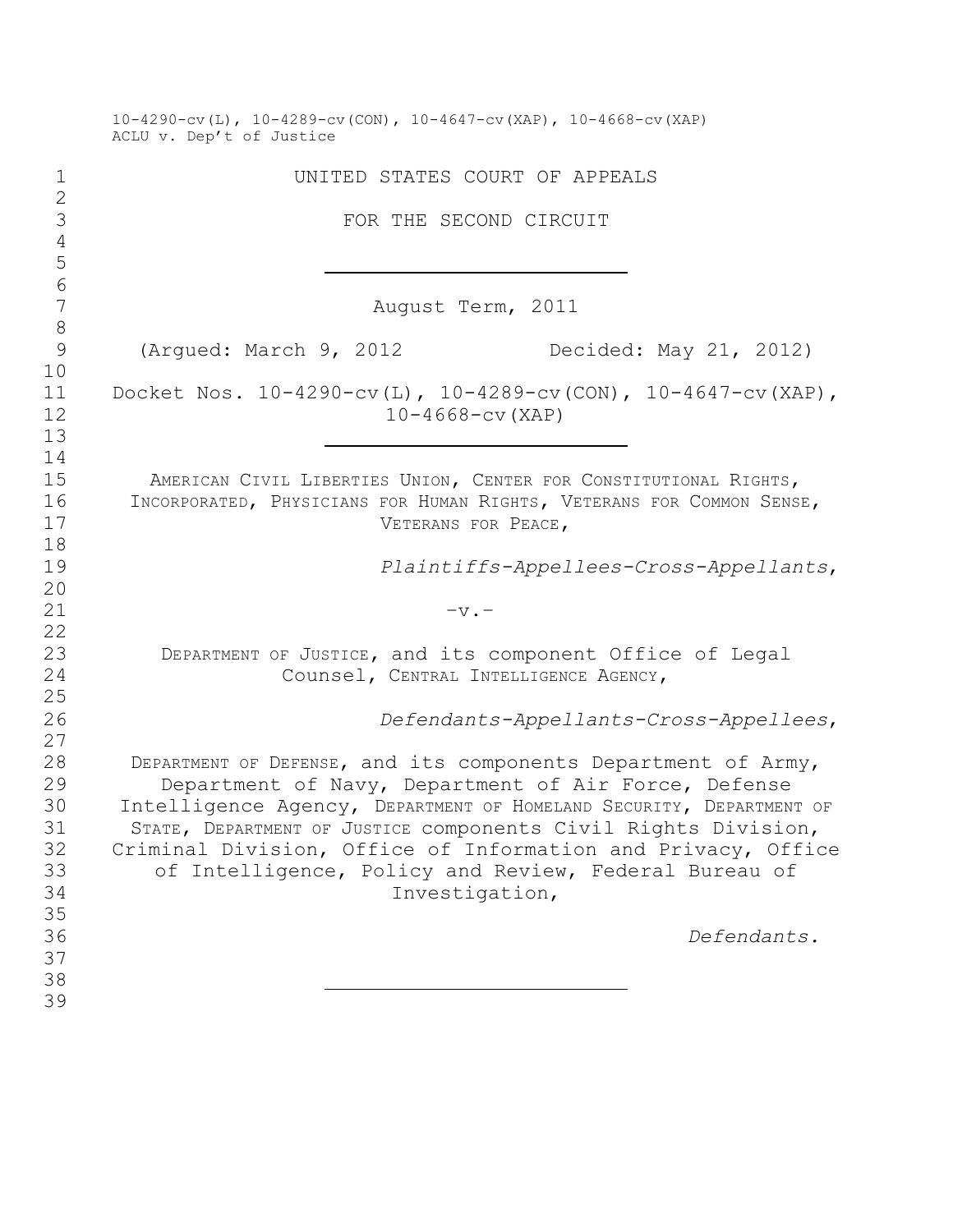Before: WESLEY, CARNEY, *Circuit Judges*, and CEDARBAUM, *District Judge*. \*

 Appeal and cross-appeal from a judgment of the United States District Court for the Southern District of New York (Hellerstein, *J*.), granting the parties' motions for partial summary judgment with respect to Plaintiffs' Freedom of Information Act request for the disclosure of records concerning the treatment of detainees in United States custody abroad since September 11, 2001. The Government challenges the portion of the judgment requiring it to disclose information in two memoranda pertaining to what the Government considers a highly classified, active intelligence method. Plaintiffs challenge the judgment insofar as it sustained the Government's withholding of certain records relating to the use of waterboarding and a photograph of a high-value detainee in custody. We agree with the district court that the materials at issue in Plaintiffs' cross-appeal are exempt from disclosure. The district court erred, however, in requiring the Government to disclose the classified information redacted from the two memoranda. 

**AFFIRMED** in part and **REVERSED** in part.

 TARA M. LA MORTE, Assistant United States Attorney (Amy A. Barcelo, Sarah S. Normand, Assistant United States Attorneys, *on the brief*), for Preet Bharara, United States Attorney for the Southern District of New York, New York, NY; (Tony West, Assistant Attorney General, Ian Heath Gershengorn, Deputy Assistant Attorney General, Douglas N. Letter, Matthew M. Collette, Attorneys, Civil Division, Appellate Staff, Department of Justice, Washington, D.C., *on the brief*), *for Defendants-Appellants-Cross-Appellees*.

<sup>\*</sup> The Honorable Miriam Goldman Cedarbaum, of the United States District Court for the Southern District of New York, sitting by designation.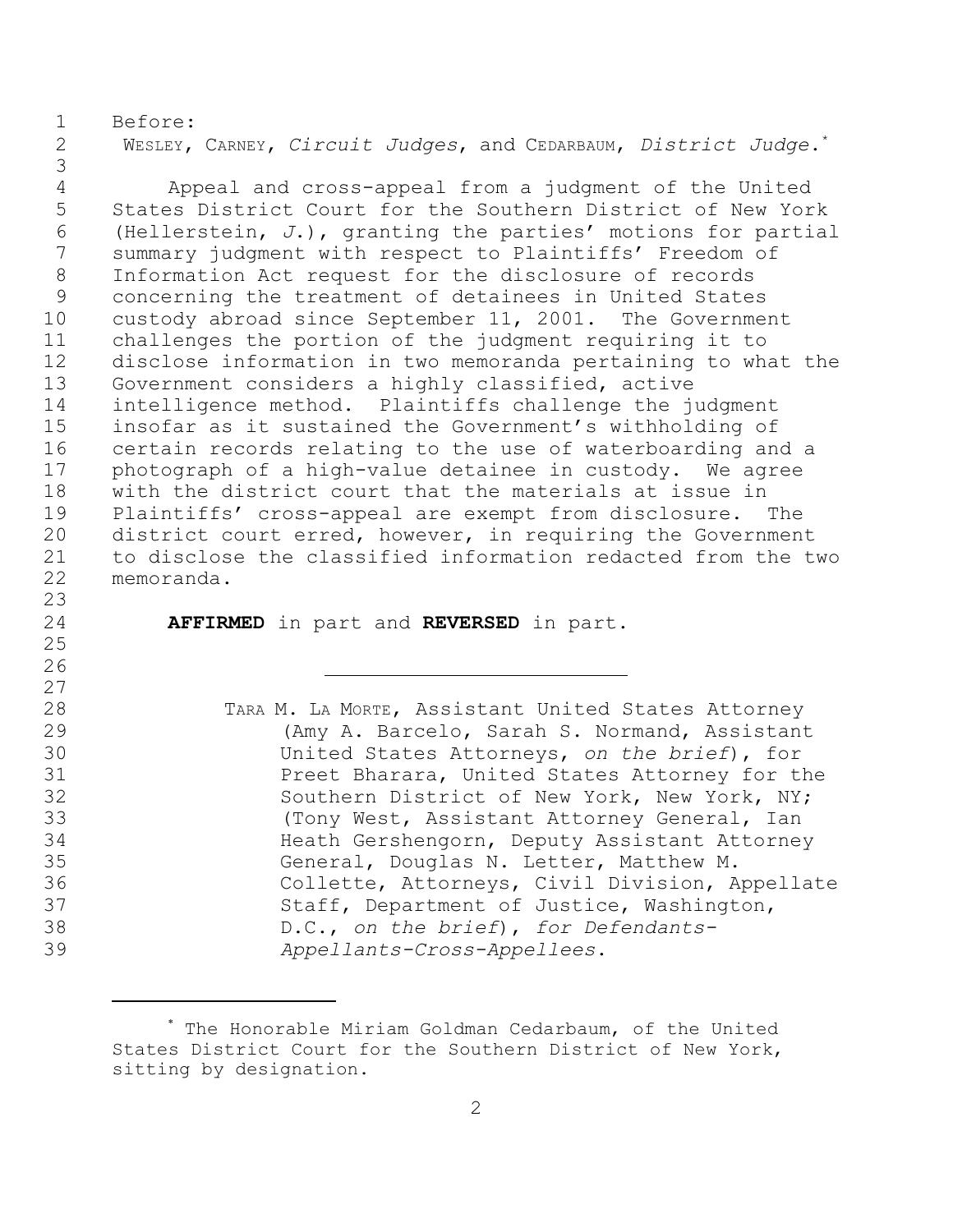| $\mathbf 1$<br>$\overline{c}$<br>$\mathfrak{Z}$<br>$\overline{4}$<br>5<br>$\sqrt{6}$<br>7<br>$\,8\,$<br>$\mathcal{G}$<br>10<br>11<br>12<br>13 | ALEXANDER A. ABDO (Jameel Jaffer, Judy Rabinovitz,<br>American Civil Liberties Union Foundation, New<br>York, NY; Lawrence S. Lustberg, Alicia L.<br>Bannon, Gibbons, P.C., Newark, NJ; Michael<br>Ratner, Gitanjali Gutierrez, Emilou MacClean,<br>Shayana Kadidal, Center for Constitutional<br>Rights, New York, NY; Beth Haroules, Arthur<br>Eisenberg, New York Civil Liberties Union<br>Foundation, New York, NY, on the brief), for<br>Plaintiffs-Appellees-Cross-Appellants. |
|-----------------------------------------------------------------------------------------------------------------------------------------------|--------------------------------------------------------------------------------------------------------------------------------------------------------------------------------------------------------------------------------------------------------------------------------------------------------------------------------------------------------------------------------------------------------------------------------------------------------------------------------------|
| 14                                                                                                                                            | WESLEY, Circuit Judge:                                                                                                                                                                                                                                                                                                                                                                                                                                                               |
| 15                                                                                                                                            | The Central Intelligence Agency ("CIA"), the Department                                                                                                                                                                                                                                                                                                                                                                                                                              |
| 16                                                                                                                                            | of Justice ("DOJ"), and its component Office of Legal                                                                                                                                                                                                                                                                                                                                                                                                                                |
| 17                                                                                                                                            | Counsel ("OLC") (collectively the "Government") appeal from                                                                                                                                                                                                                                                                                                                                                                                                                          |
| 18                                                                                                                                            | a portion of an October 1, 2010 judgment of the United                                                                                                                                                                                                                                                                                                                                                                                                                               |
| 19                                                                                                                                            | States District Court for the Southern District of New York                                                                                                                                                                                                                                                                                                                                                                                                                          |
| 20                                                                                                                                            | (Hellerstein, $J.$ ), requiring the Government to disclose,                                                                                                                                                                                                                                                                                                                                                                                                                          |
| 21                                                                                                                                            | pursuant to the Freedom of Information Act ("FOIA"),                                                                                                                                                                                                                                                                                                                                                                                                                                 |
| 22                                                                                                                                            | information redacted from two memoranda prepared by the OLC.                                                                                                                                                                                                                                                                                                                                                                                                                         |
| 23                                                                                                                                            | The Government contends that the redactions are justified                                                                                                                                                                                                                                                                                                                                                                                                                            |
| 24                                                                                                                                            | under FOIA because the information pertains to a highly                                                                                                                                                                                                                                                                                                                                                                                                                              |
| 25                                                                                                                                            | classified, active intelligence method. We conclude that                                                                                                                                                                                                                                                                                                                                                                                                                             |
| 26                                                                                                                                            | the Government may withhold this information under FOIA                                                                                                                                                                                                                                                                                                                                                                                                                              |
| 27                                                                                                                                            | Exemption 1. We thus reverse the district court's judgment                                                                                                                                                                                                                                                                                                                                                                                                                           |
| 28                                                                                                                                            | insofar as it required disclosure.                                                                                                                                                                                                                                                                                                                                                                                                                                                   |
|                                                                                                                                               |                                                                                                                                                                                                                                                                                                                                                                                                                                                                                      |

The American Civil Liberties Union ("ACLU"), Center for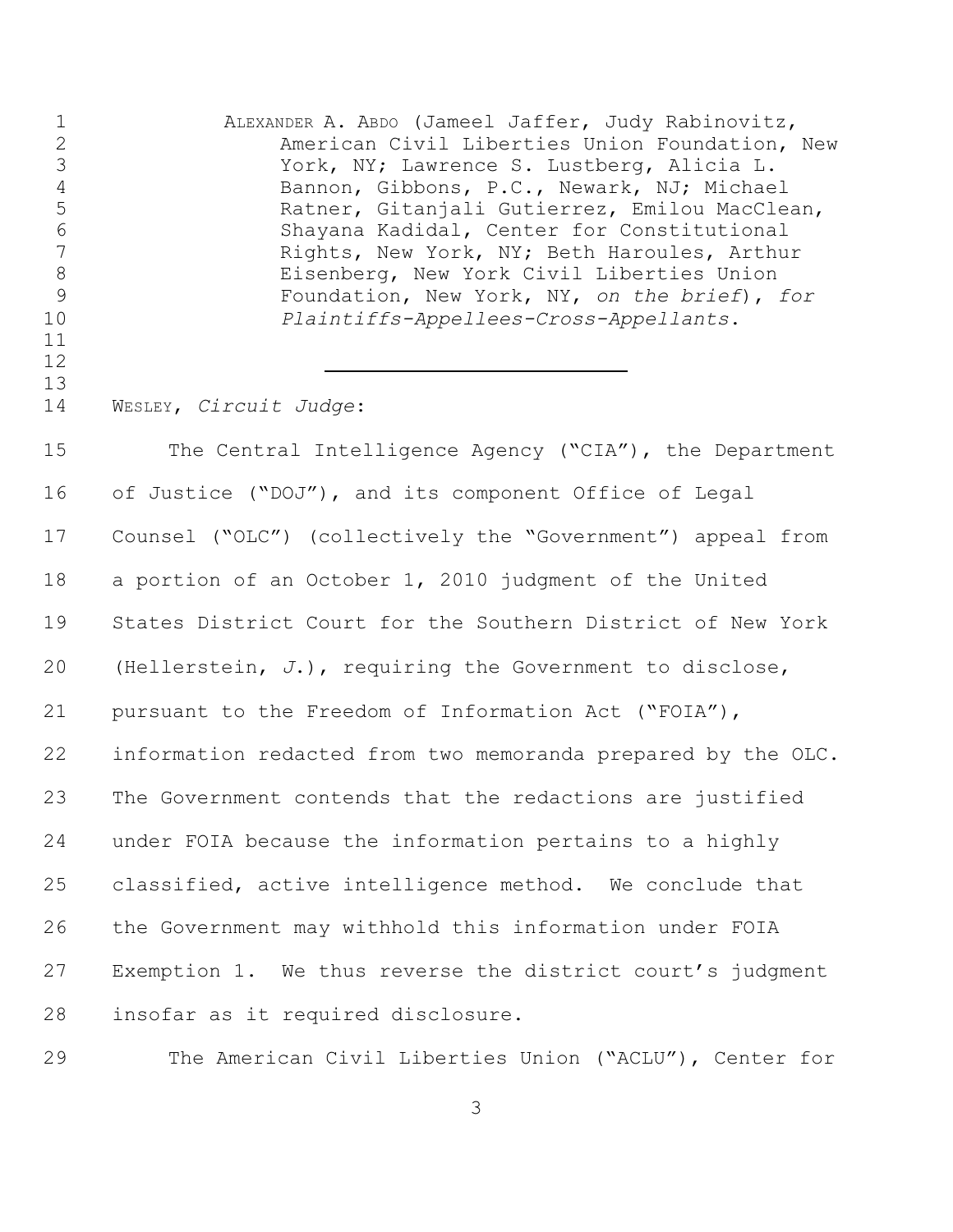Constitutional Rights, Incorporated, Physicians for Human Rights, Veterans for Common Sense, and Veterans for Peace (collectively "Plaintiffs") appeal from the same judgment insofar as it upheld the Government's withholding of records relating to the CIA's use of the Enhanced Interrogation Technique ("EIT") of waterboarding and a photograph of high- value detainee Abu Zubaydah, taken while he was in CIA custody abroad. Plaintiffs contend that the records and photograph may not be withheld under either FOIA Exemption 1 or 3 because the President has declared the practice of waterboarding illegal and the Government has failed to justify adequately its withholding of the photograph. We disagree and hold that the President's declaration and prohibition of the future use of waterboarding do not affect the Government's otherwise valid authority to withhold the records under Exemption 3. We agree with the district court that both the records and photograph are exempt from disclosure under FOIA Exemption 3 and thus affirm that part of the judgment.

#### **BACKGROUND**

 On October 7, 2003, Plaintiffs submitted a FOIA request to the CIA, DOJ, and other federal agencies, seeking the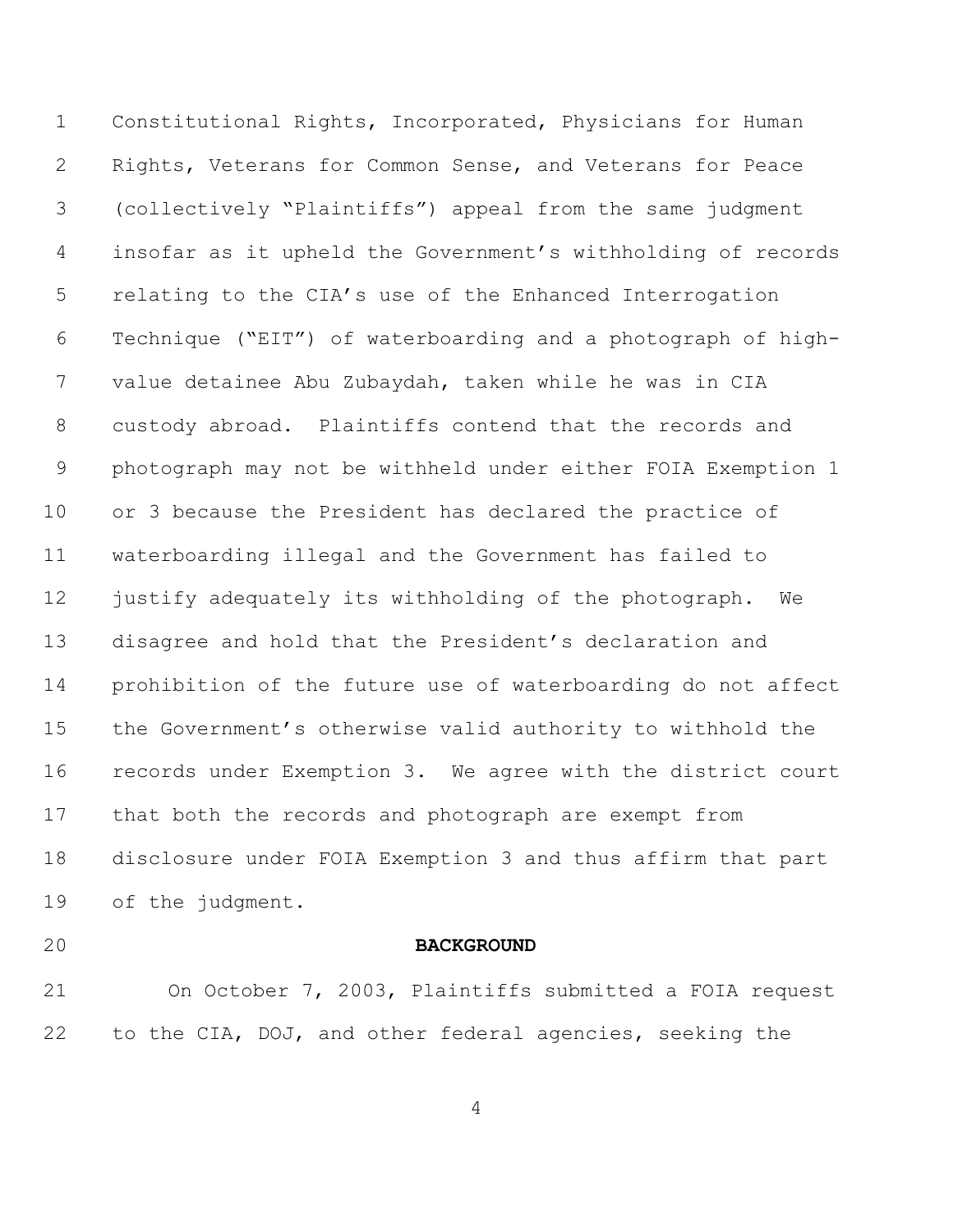disclosure of records concerning (1) the treatment of detainees; (2) the deaths of detainees while in United States custody; and (3) the rendition, since September 11, 2001, of detainees and other individuals to countries known to employ torture or illegal interrogation methods. On January 31, 2005, Plaintiffs served a FOIA request on the OLC, incorporating by reference their October 7, 2003 request and enumerating a non-exhaustive list of documents falling within the scope of Plaintiffs' request.

 Within a year of each request, Plaintiffs filed separate complaints seeking to compel the Government to release any responsive documents it had withheld from disclosure. With respect to the first action, the district court ordered the Government to produce or identify all records responsive to Plaintiffs' request. *ACLU v. Dep't of Def.*, 339 F. Supp. 2d 501, 505 (S.D.N.Y. 2004). Since that time, the Government has disclosed thousands of documents in response to Plaintiffs' FOIA requests.

# **I. Facts and Procedural History Relevant to the Government's Appeal**

 Among the documents disclosed by the Government are four memoranda authored by the OLC between August 1, 2002 and May 30, 2005, analyzing legal questions with respect to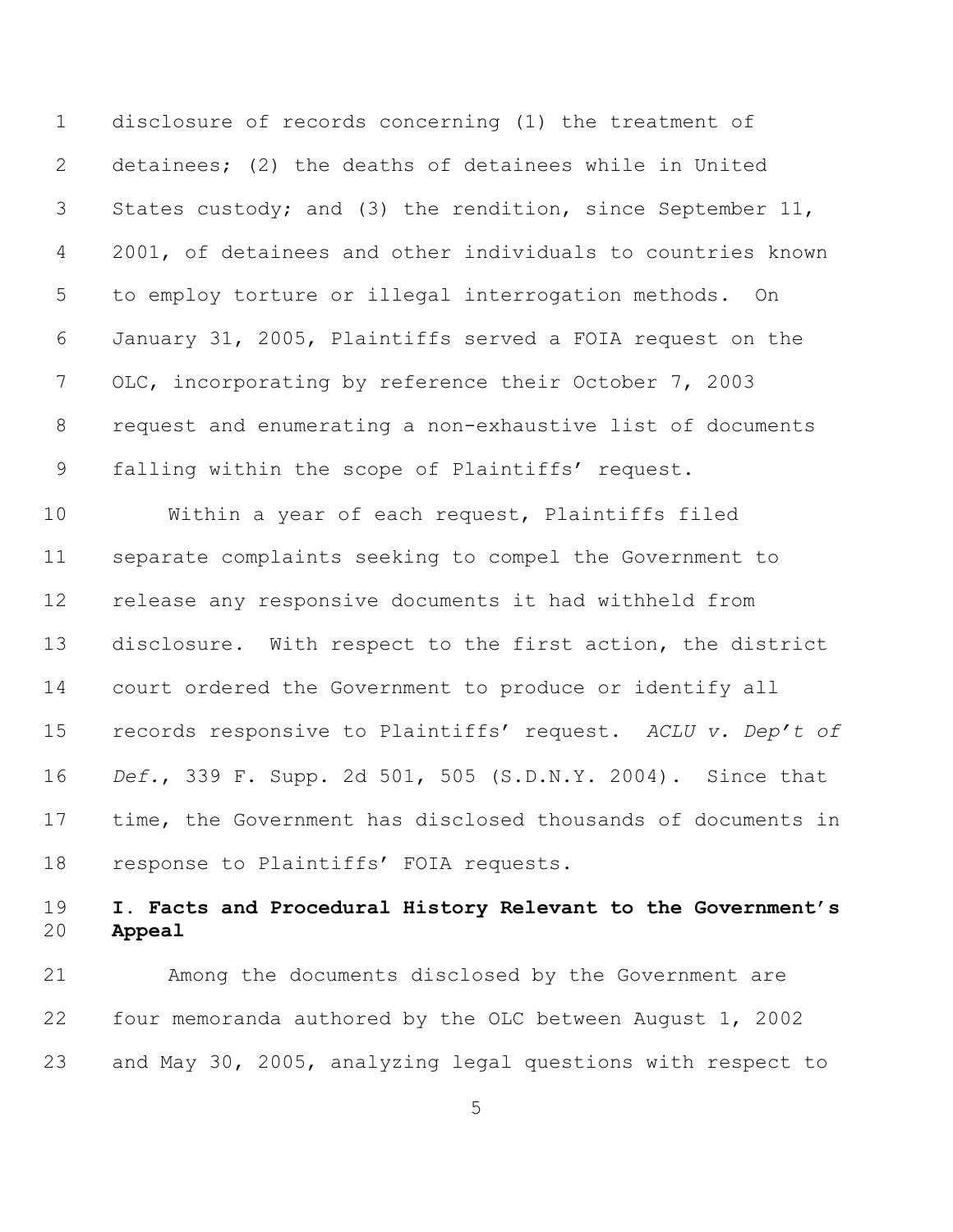| $\mathbf 1$           | the application of EITs to detainees held in CIA custody          |
|-----------------------|-------------------------------------------------------------------|
| $\mathbf{2}^{\prime}$ | abroad. The Government initially withheld these memoranda         |
| 3                     | in full, but subsequently, on April 16, 2009, released            |
| 4                     | unclassified versions of the memoranda with limited               |
| 5                     | redactions. The classified information at issue in the            |
| 6                     | Government's appeal is discussed in two of these memoranda,       |
| 7                     | dated May 10, 2005 and May 30, 2005, respectively.<br>The         |
| 8                     | Government redacted references to the classified                  |
| 9                     | information-along with other information not relevant to          |
| 10                    | this appeal-pursuant to FOIA Exemptions 1 and 3 on the basis      |
| 11                    | that records related to "intelligence methods,"                   |
| 12                    | "intelligence activities," and CIA "functions" are exempt         |
| 13                    | from disclosure. <sup>1</sup> The parties filed cross-motions for |
| 14                    | summary judgment with regard to these redactions from the         |
| 15                    | OLC memoranda.                                                    |
|                       |                                                                   |

The district court reviewed the unredacted OLC

 Exemption 1 provides for the nondisclosure of matters that are "(A) specifically authorized under criteria established by an Executive order to be kept secret in the interest of national defense or foreign policy and (B) are in fact properly classified pursuant to such Executive order." 5 U.S.C. § 552(b)(1). Exemption 3 provides for the nondisclosure of matters that are "specifically exempted from disclosure by statute," provided that the statute "requires that the matters be withheld from the public in such a manner as to leave no discretion on the issue" or "establishes particular criteria for withholding or refers to particular types of matters to be withheld." *Id.* § 552(b)(3).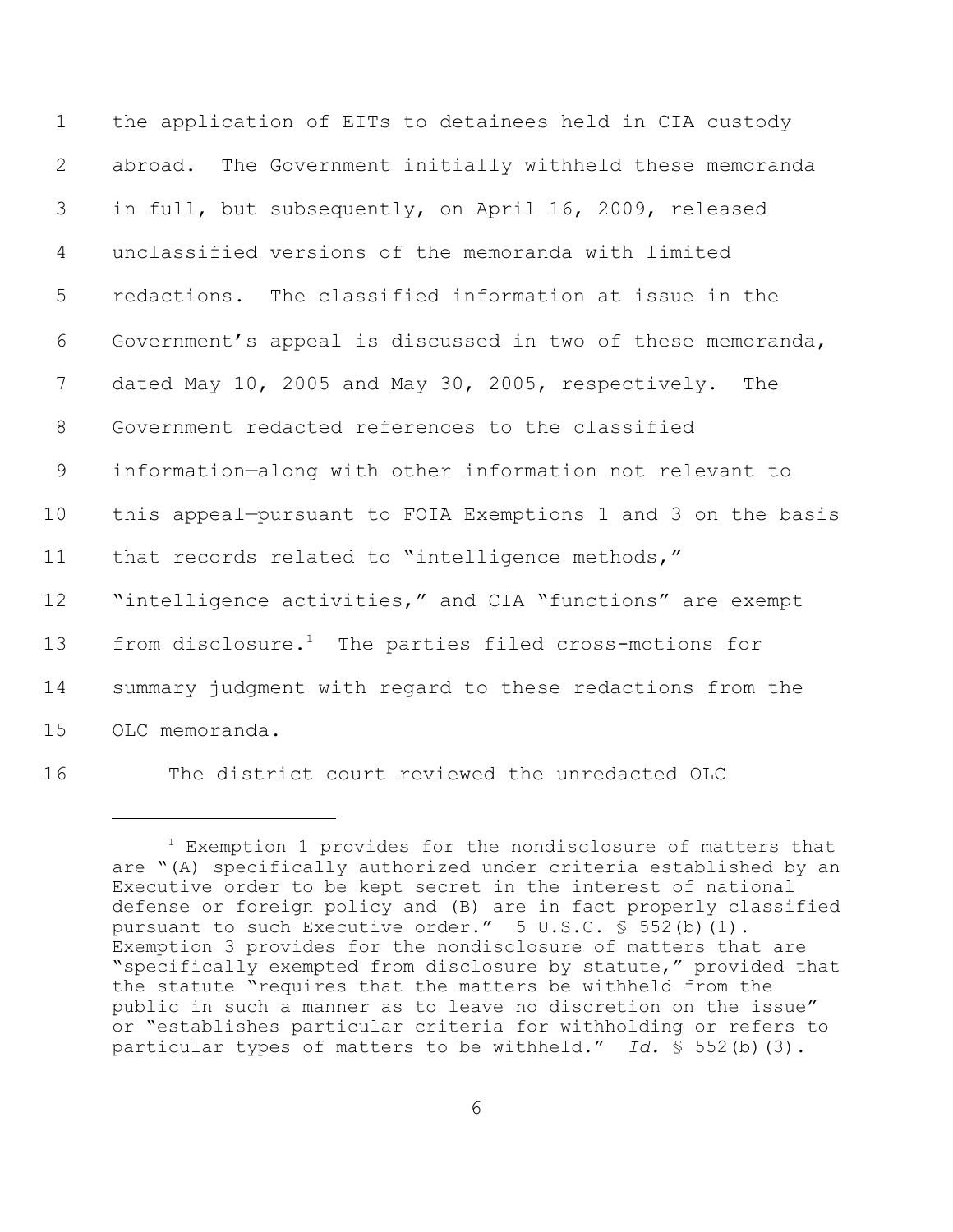memoranda in a series of *ex parte*, *in camera* sessions. It also reviewed several declarations from high-level executive branch officials supporting the Government's withholding of the redacted information. At the first session, the district court issued a preliminary ruling that all but one of the references to the classified information must be disclosed, without explaining why it treated that sole reference differently. With respect to the other references, the district court held that publicly disclosing that information would reveal not an intelligence method but only a source of the CIA's authority. The district court also found that the references are so general in nature that their disclosure would not compromise national security. The district court nevertheless permitted the Government to submit additional declarations justifying its position that the information was exempt from disclosure.

 During a subsequent *in camera* session, the district court reaffirmed its preliminary ruling and explained that it viewed the classified information as a "source of authority" for interrogation rather than a "method of interrogation." As a compromise, however, the district court offered to allow the Government to replace references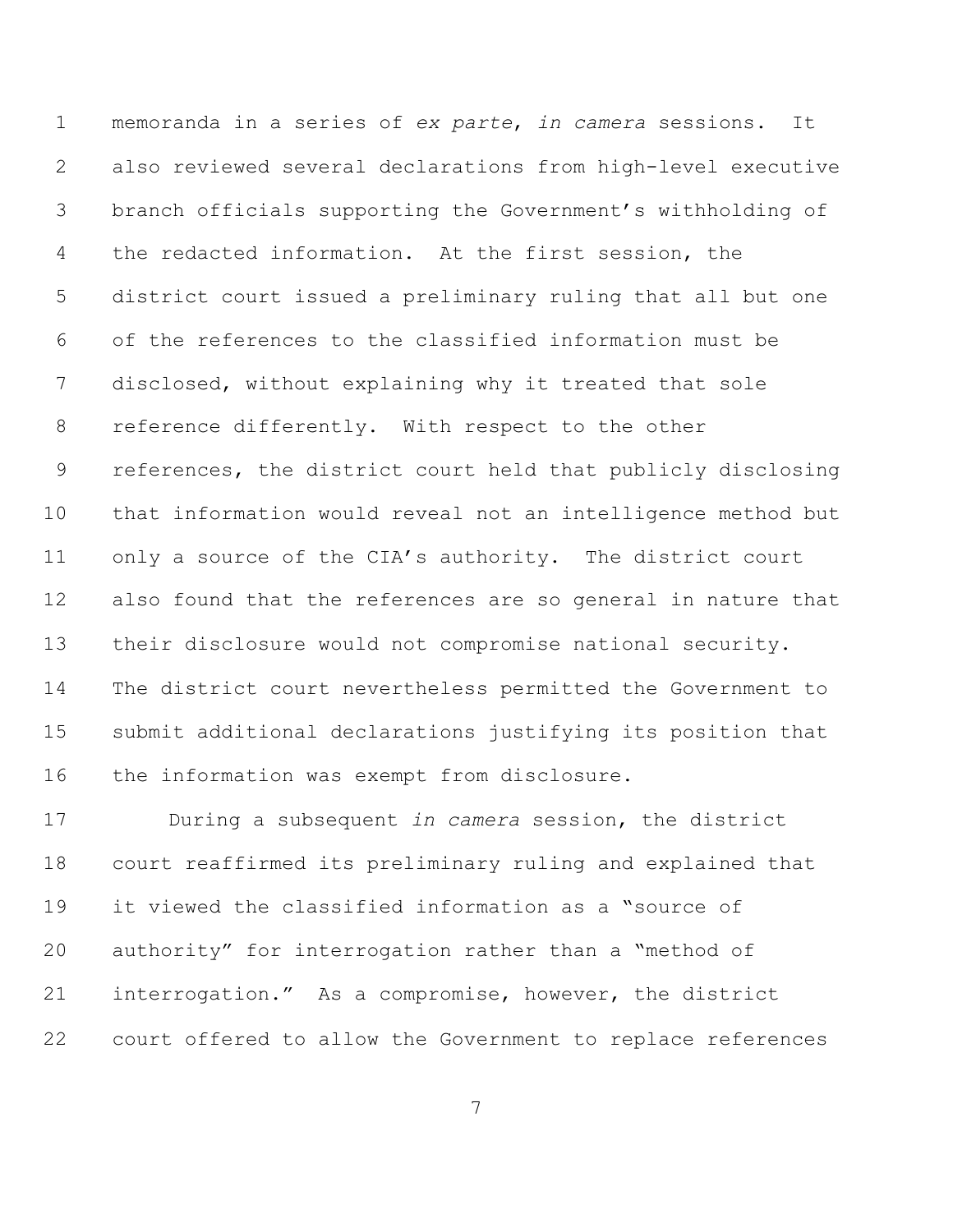to the classified information with alternative language meant to preserve the meaning of the text. The district court acknowledged the national security concerns potentially raised by the disclosure of some of the classified information, but nevertheless ordered that the Government either disclose the information or comply with the court's proposed compromise. The district court also ordered that references to the classified information in the transcript of the first *ex parte*, *in camera* proceeding be disclosed or otherwise released in accordance with the compromise. The district court memorialized its oral ruling in a December 29, 2009 order. The Government now appeals from that order.

## **II. Facts and Procedural History Relevant to Plaintiffs' Cross-Appeal**

 Many of the documents released by the Government in response to Plaintiffs' FOIA requests relate to the use of EITs.During the course of this litigation, the President prohibited the future use of certain EITs, including waterboarding, formerly authorized for use on high-value 22 detainees.<sup>2</sup> On May 7, 2009, the district court ordered the

 On January 22, 2009, the President issued an executive order terminating the CIA's detention and interrogation program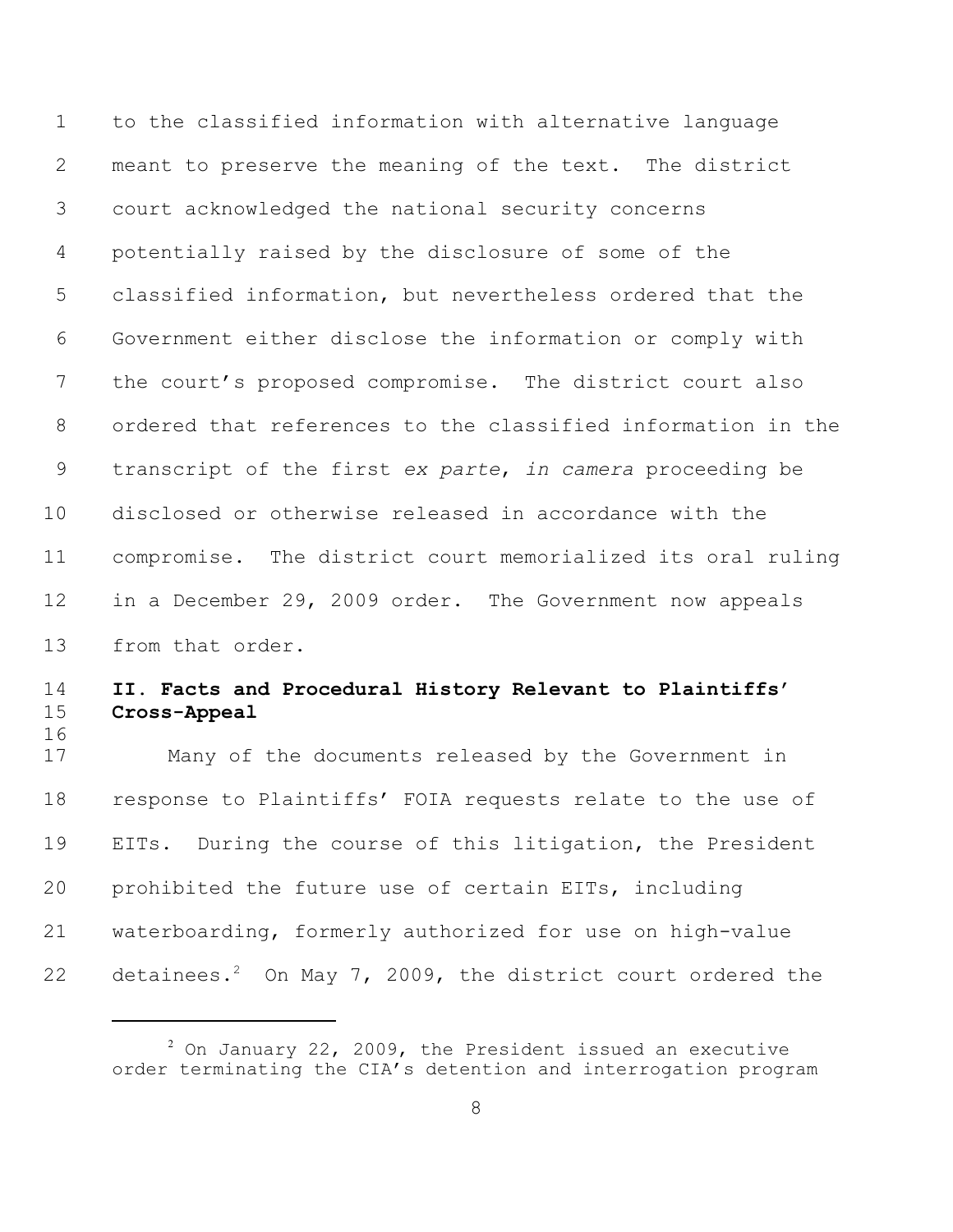| $\mathbf 1$                                             | Government to compile a list of documents related to the                                                                                                                                                                                                                                                                                                                                                                                                                                                                 |
|---------------------------------------------------------|--------------------------------------------------------------------------------------------------------------------------------------------------------------------------------------------------------------------------------------------------------------------------------------------------------------------------------------------------------------------------------------------------------------------------------------------------------------------------------------------------------------------------|
| 2                                                       | contents of 92 destroyed videotapes of detainee                                                                                                                                                                                                                                                                                                                                                                                                                                                                          |
| 3                                                       | interrogations that occurred between April and December 2002                                                                                                                                                                                                                                                                                                                                                                                                                                                             |
| 4                                                       | and which would otherwise have been responsive to                                                                                                                                                                                                                                                                                                                                                                                                                                                                        |
| 5                                                       | Plaintiffs' FOIA requests. Pursuant to that order, the CIA                                                                                                                                                                                                                                                                                                                                                                                                                                                               |
| 6                                                       | identified 580 documents and selected a sample of 65                                                                                                                                                                                                                                                                                                                                                                                                                                                                     |
| 7                                                       | documents for the district court to review for potential                                                                                                                                                                                                                                                                                                                                                                                                                                                                 |
| 8                                                       | Specifically, the sample records comprise:<br>release.                                                                                                                                                                                                                                                                                                                                                                                                                                                                   |
| 9<br>10<br>11<br>12<br>13<br>14<br>15<br>16<br>17<br>18 | 53 cables (operational communications) between CIA<br>$\bullet$<br>headquarters and an interrogation facility;<br>3 emails postdating the videotapes' destruction;<br>2 logbooks detailing observations of interrogation<br>$\bullet$<br>sessions;<br>1 set of handwritten notes from a meeting between a<br>$\bullet$<br>CIA employee and a CIA attorney;<br>2 memoranda containing descriptions of the contents<br>$\bullet$<br>of the videotapes;<br>1 set of handwritten notes taken during a review of<br>$\bullet$ |
| 19<br>20<br>21                                          | the videotapes;<br>2 records summarizing details of waterboard exposures<br>$\bullet$<br>from the destroyed videotapes; and                                                                                                                                                                                                                                                                                                                                                                                              |
| 22                                                      | 1 photograph of Abu Zubaydah dated October 11, 2002.                                                                                                                                                                                                                                                                                                                                                                                                                                                                     |

and mandating that individuals in United States custody "not be subjected to any interrogation technique or approach, or any treatment related to interrogation, that is not authorized by and listed in Army Field Manual 2-22.3." Exec. Order No. 13,491, 74 Fed. Reg. 4,893, 4,894 (Jan. 22, 2009). Moreover, in an April 29, 2009 news conference, the President explained the basis for his ban on the use of waterboarding: "[W] aterboarding violates our ideals and our values. I do believe that it is torture. I don't think that's just my opinion; that's the opinion of many who've examined the topic. And that's why I put an end to these practices." President Barack Obama, News Conference by the President (Apr. 29, 2009), http://www.whitehouse.gov/the-pressoffice/news-conference-president-4292009.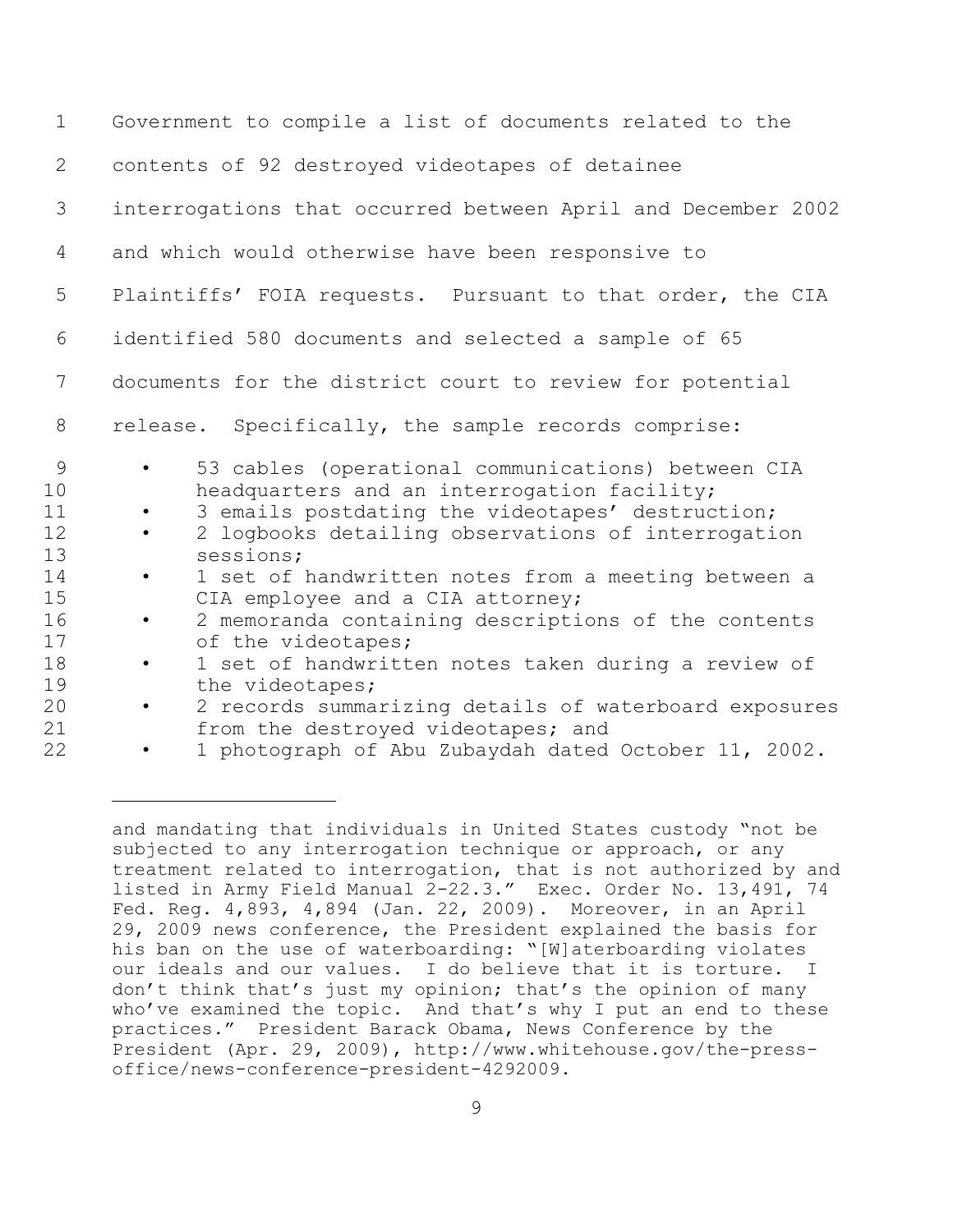The Government withheld these records pursuant to FOIA Exemptions 1 and 3, and the parties filed cross-motions for summary judgment with regard to whether the records were 5 exempt from disclosure.<sup>3</sup>

 The Government defended its withholding of the records with three declarations of then-CIA Director Leon Panetta. The declarations explained that the records consist primarily of communications to CIA headquarters from a covert CIA facility where interrogations were being conducted, and include "sensitive intelligence and operational information concerning interrogations of Abu Zubaydah." Panetta Decl. ¶ 5, June 8, 2009. With respect to Exemption 3, the declarations explained that, if disclosed, the records would "reveal intelligence sources and methods" employed by the CIA, as well as "the organization and functions of the CIA, including the conduct of clandestine intelligence activities to collect intelligence from human sources using interrogation methods." *Id.* ¶¶ 32, 35. With respect to Exemption 1, the

 The Government also withheld portions of the records pursuant to other FOIA Exemptions. Plaintiffs do not challenge those withholdings on appeal.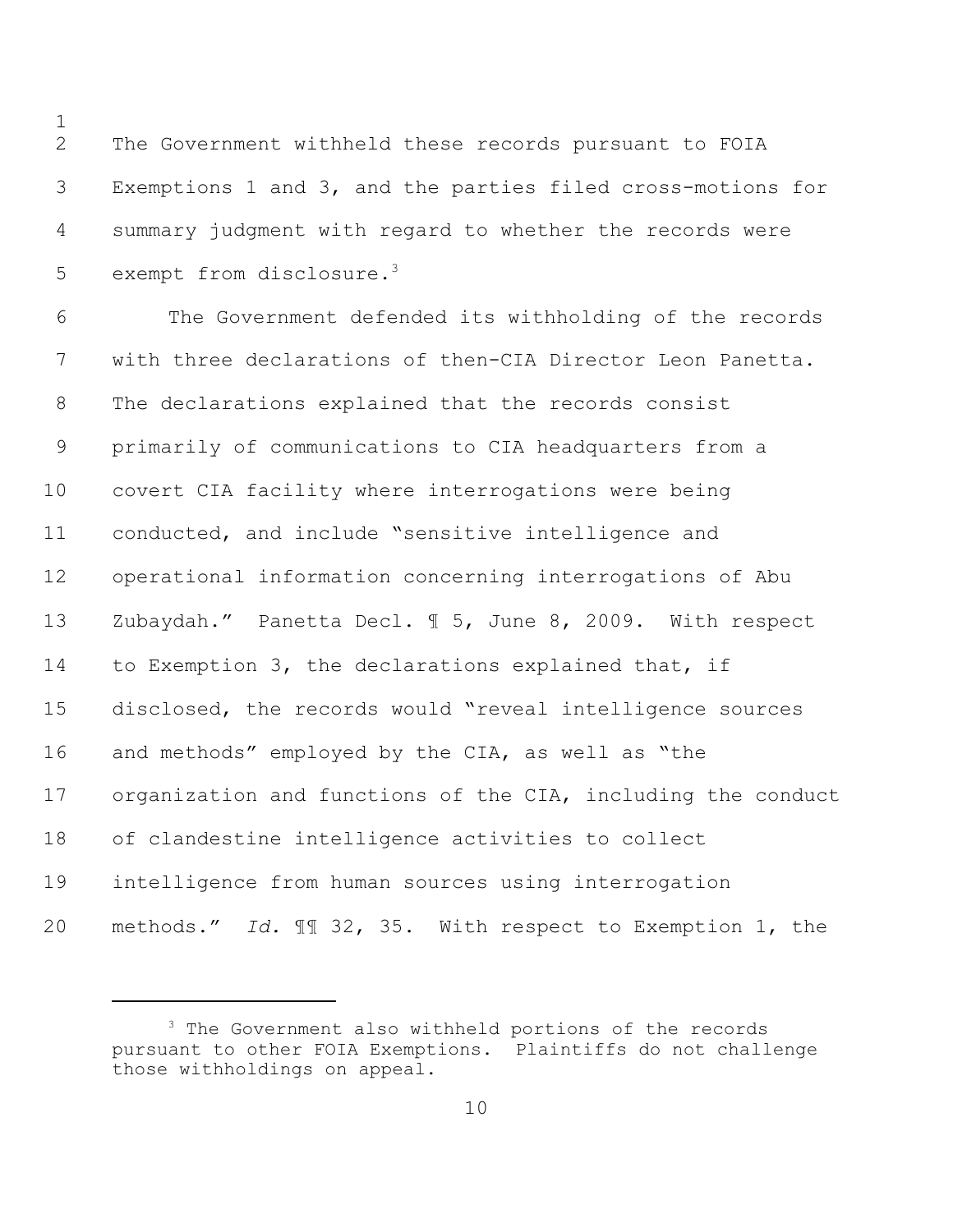declarations asserted that the records were properly classified pursuant to Executive Order No. 12,958 and that their disclosure could reasonably be expected to result in harm to national security.

 In response, Plaintiffs argued that the EITs were not "intelligence methods" within the meaning of the CIA's withholding authorities because they had been repudiated, and, in the case of waterboarding, declared unlawful by the President. Plaintiffs also argued that the CIA had failed to provide any explanation for withholding the photograph of Abu Zubaydah under either Exemption 1 or 3.

 On September 30, 2009, the district court reviewed the photograph and a portion of the sample records in an *ex parte*, *in camera* session. The district court made preliminary rulings upholding the Government's nondisclosure of all but one document. That document is not at issue in 17 Plaintiffs' cross-appeal. With respect to the photograph of Abu Zubaydah, the Government asserted that it was "actually 19 a CIA photo of a person in custody," and the court accepted the Government's position that a photograph of a detainee reveals "a lot more information" than the detainee's identity. During the public hearing, the district court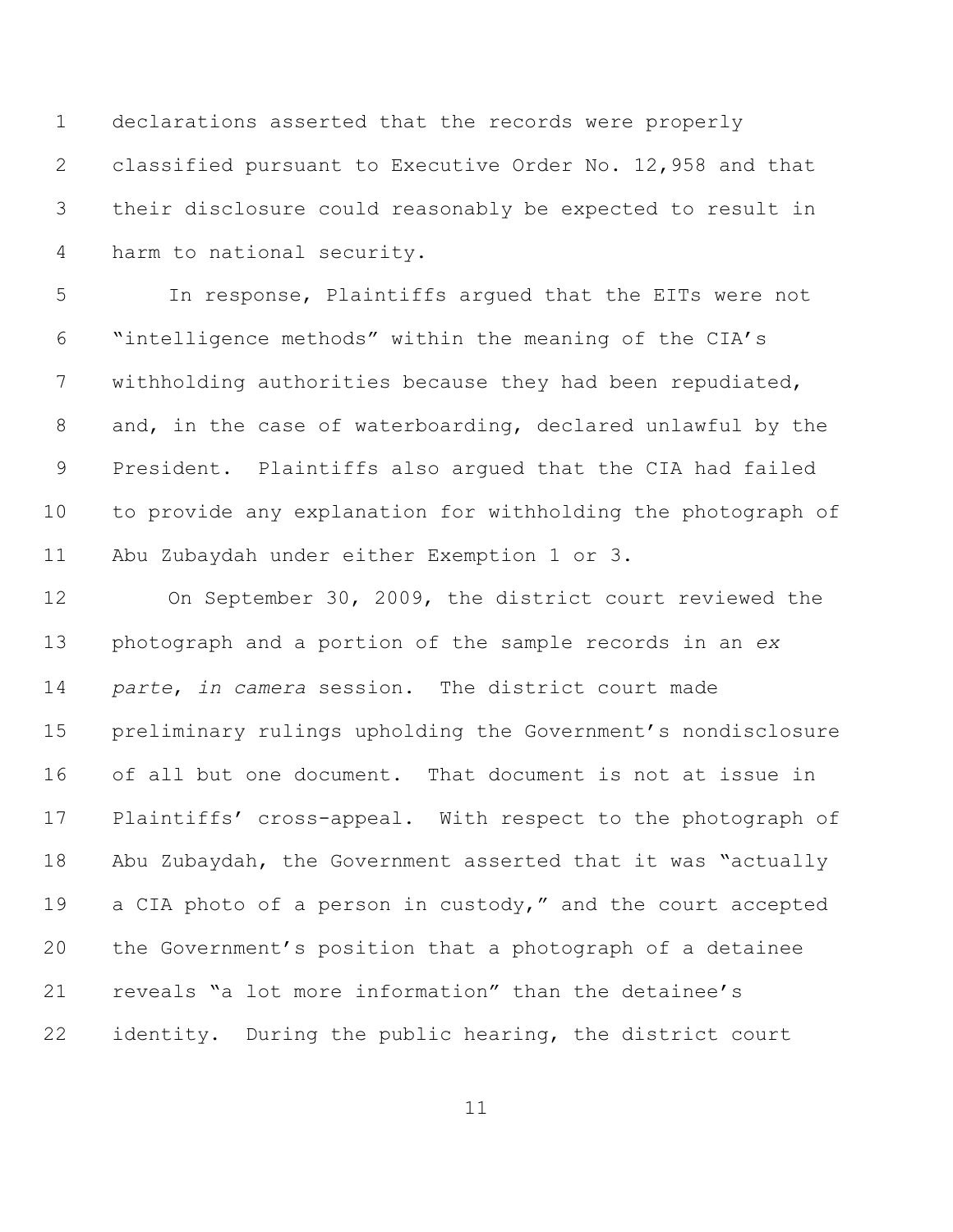rejected Plaintiffs' argument that the President's declaration was a sufficient basis for rejecting the Government's position. The district court explained that it would "decline to rule on the question of legality or illegality in the context of a FOIA request." J.A. 1105-06. Rebuffing Plaintiffs' argument that the photo should be produced because the Government offered no justification for its withholding, the district court sustained the withholding and explained that "the image of a person in a photograph is another aspect of information that is important in intelligence gathering." J.A. 1115.

 The district court memorialized its rulings in an October 13, 2009 order. In sustaining the withholding of the records under FOIA Exemption 3, the district court concluded that the CIA had satisfied its burden of showing that the release of the records could reasonably be expected to lead to unauthorized disclosure of intelligence sources 18 and methods. The district court also rejected Plaintiffs' argument that records relating to illegal activities are beyond the scope of Exemption 3.

 In a July 15, 2010 order, the district court denied Plaintiffs' motion for reconsideration of its October 2009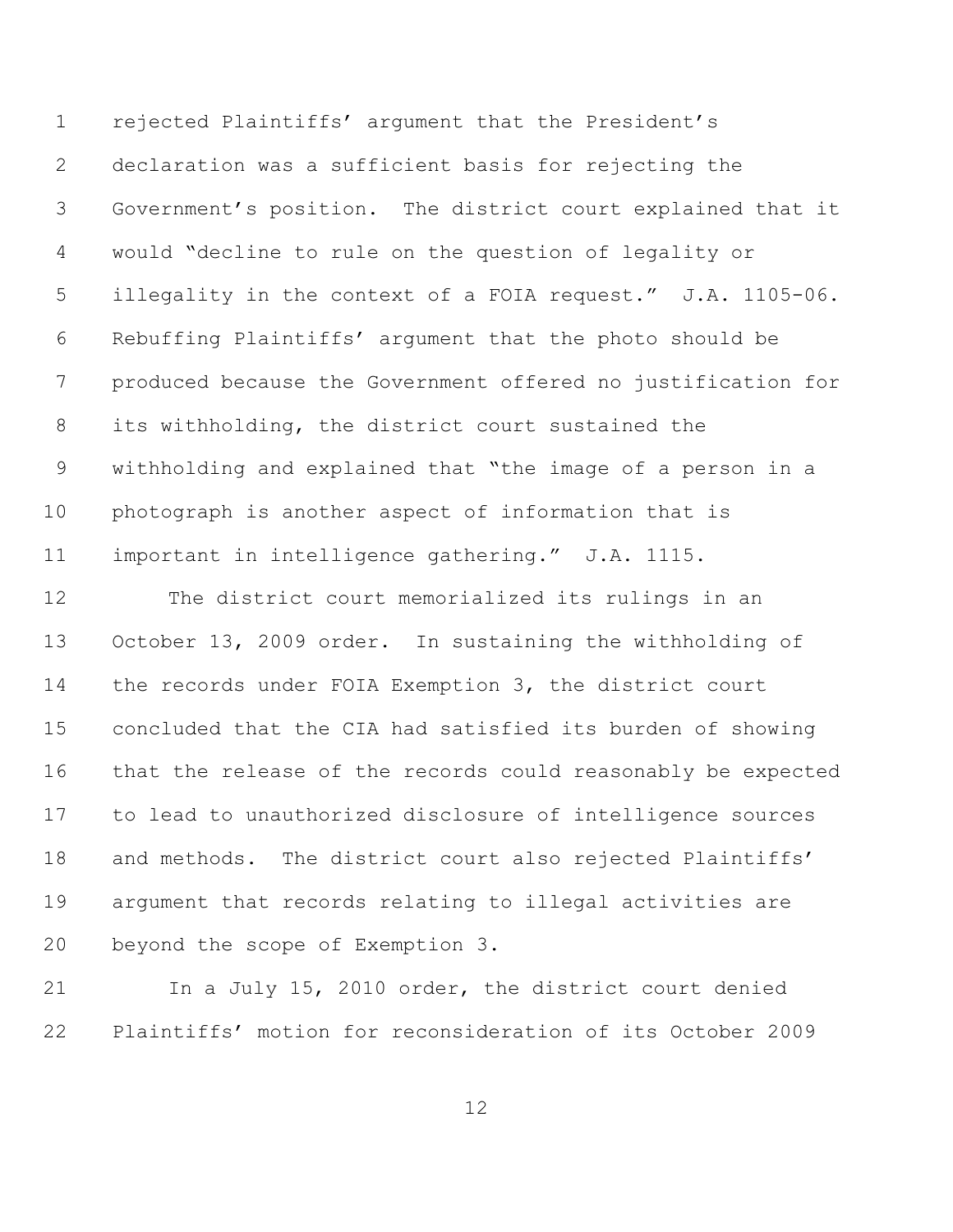order.In doing so, the district court reaffirmed its view that neither statutory language nor case law supports Plaintiffs' contention that the legality of the underlying intelligence source or method bears upon the validity of an Exemption 3 withholding.

 On October 1, 2010, the district court entered partial final judgment pursuant to Federal Rule of Civil Procedure 54(b), granting Plaintiffs summary judgment with regard to the Government's withholding of the classified information in the two OLC memoranda, and granting the Government summary judgment with regard to the nondisclosure of records related to the contents of the destroyed videotapes and the photograph.Plaintiffs limit their cross-appeal to those records reflecting the CIA's use of waterboarding and to the photograph of Abu Zubaydah.

#### **DISCUSSION**

 The Freedom of Information Act "calls for broad disclosure of Government records." *CIA v. Sims*, 471 U.S. 159, 166 (1985). But public disclosure of certain government records may not always be in the public interest. Thus, Congress provided that some records may be withheld from disclosure under any of nine exemptions defined in 5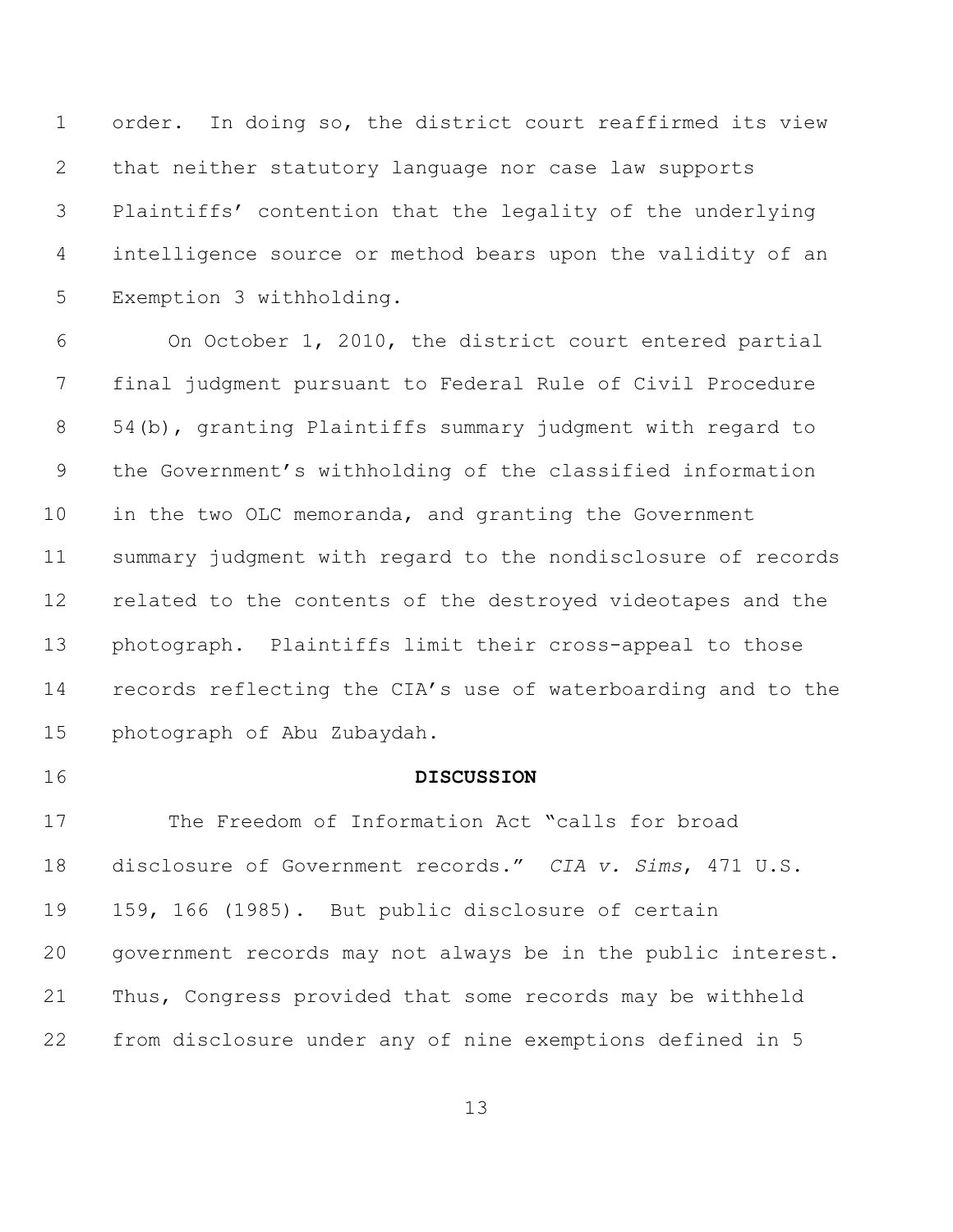U.S.C. § 552(b). *Id.* at 167.

 An agency withholding documents responsive to a FOIA request bears the burden of proving the applicability of claimed exemptions. *Wilner v. NSA*, 592 F.3d 60, 68 (2d Cir. 5 2009). "Affidavits or declarations . . . giving reasonably detailed explanations why any withheld documents fall within 7 an exemption are sufficient to sustain the agency's burden." *Carney v. U.S. Dep't of Justice*, 19 F.3d 807, 812 (2d Cir. 1994). We review the adequacy of the agency's justifications *de novo*. *Wilner*, 592 F.3d at 73. In the national security context, however, we "must accord *substantial weight* to an agency's affidavit concerning the details of the classified status of the disputed record." *Wolf v. CIA*, 473 F.3d 370, 374 (D.C. Cir. 2007) (internal quotation marks omitted); *see also Sims*, 471 U.S. at 179. Summary judgment is appropriate where the agency affidavits "describe the justifications for nondisclosure with reasonably specific detail, demonstrate that the information withheld logically falls within the claimed exemption, and are not controverted by either contrary evidence in the record nor by evidence of agency bad faith." *Wilner*, 592 F.3d at 73. Ultimately, an agency may invoke a FOIA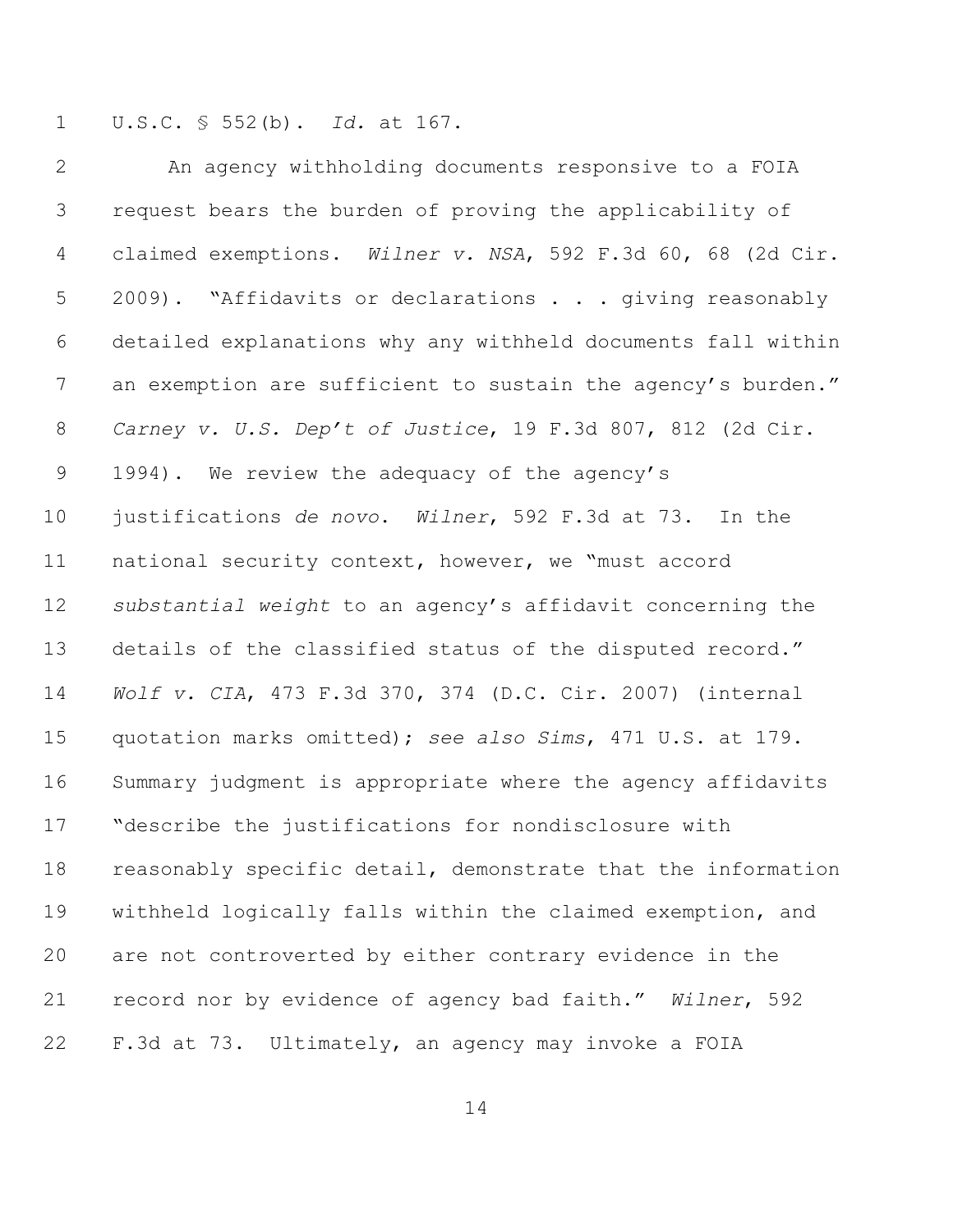exemption if its justification "appears logical or

plausible." *Id.* (internal quotation marks omitted).

**I. The Government's Appeal—The OLC Memoranda**

 The Government contends that the information redacted from the OLC memoranda may be withheld from disclosure under either FOIA Exemption 1 or 3. In our view, Exemption 1 7 resolves the matter easily.<sup>4</sup> Exemption 1 permits the Government to withhold information "specifically authorized under criteria established by an Executive order to be kept secret in the interest of national defense or foreign policy" if that information has been "properly classified 12 pursuant to such Executive order." 5 U.S.C. § 552(b)(1). The Government contends that the redacted information was properly classified under Executive Order No. 12,958, as amended, which authorized the classification of information concerning "intelligence activities (including special activities), intelligence sources or methods, or cryptology." Exec. Order No. 12,958 § 1.5(c), 60 Fed. Reg. 19,825 (Apr. 17, 1995), *as amended by* Exec. Order No.

 Because the FOIA Exemptions are independent of each other, we need only discuss why we conclude that the Government may invoke FOIA Exemption 1 to justify withholding the redacted information in the OLC memoranda. *See Wilner*, 592 F.3d at 72 (citing *Larson v. Dep't of State*, 565 F.3d 857, 862-63 (D.C. Cir. 2009)).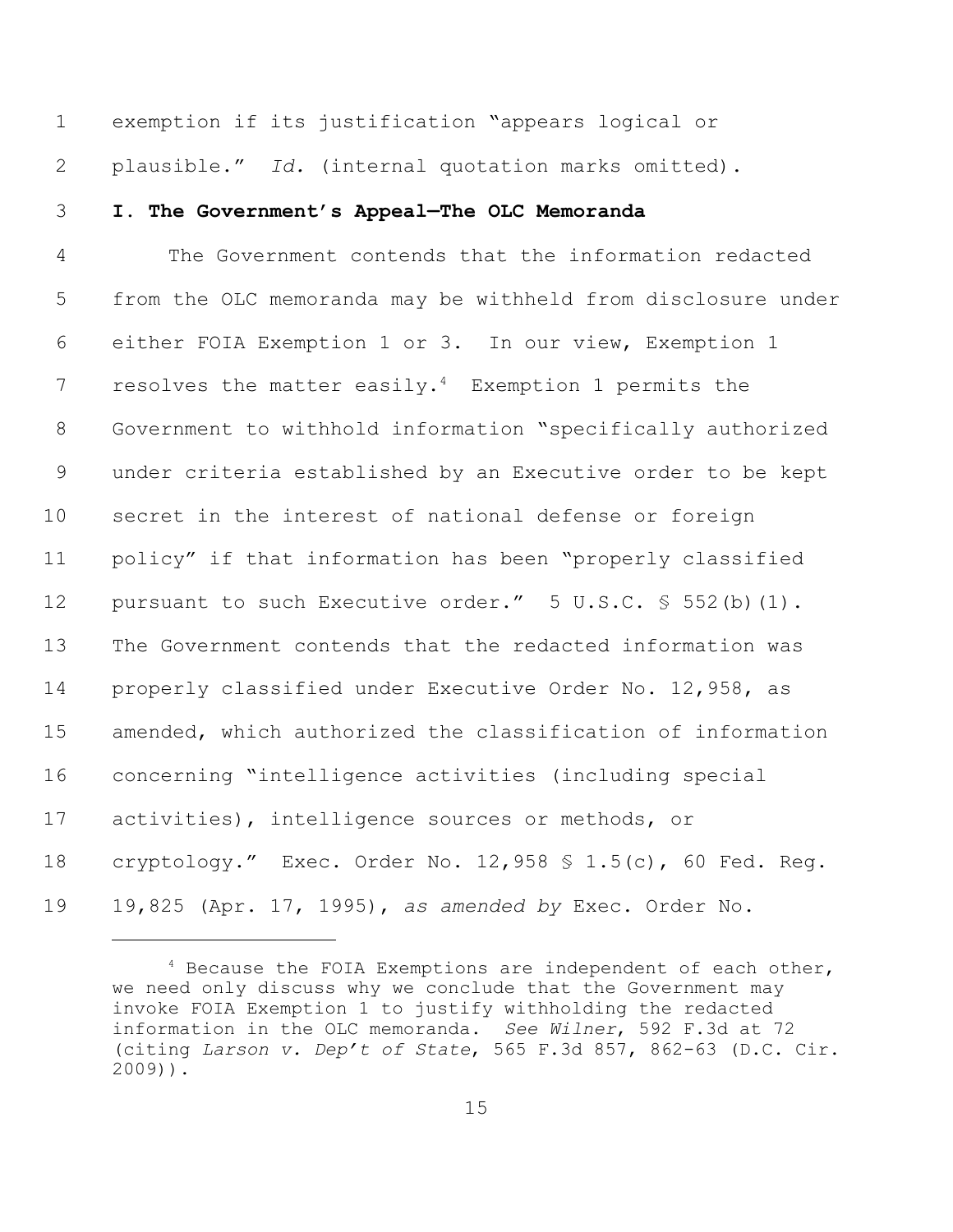| $\mathbf 1$    | 13,292, 68 Fed. Reg. 15,315 (Mar. 25, 2003) (hereinafter                  |
|----------------|---------------------------------------------------------------------------|
| $\mathbf{2}$   | "Exec. Order No. 12, 958"). <sup>5</sup> Executive Order No. 12, 958 also |
| 3              | required as a condition to classification that an original                |
| $\overline{4}$ | classification authority "determine[] that the unauthorized               |
| 5              | disclosure of the information reasonably could be expected                |
| 6              | to result in damage to the national security" and "is able                |
| 7              | to identify or describe the damage." Id. $\frac{1}{2}$ 1.1(a)(4), 68      |
| 8              | Fed. Req. at $15,315.^6$                                                  |
| 9              | The district court held that the exemption was                            |
| 10             | inapplicable because, in its view, the information pertains               |
| 11             | to a "source of authority" rather than a "method of                       |
| 12             | interrogation." J.A. 1174-75. <sup>7</sup> On appeal, as it did in the    |
| 13             | district court, the Government contends that the information              |
| 14             | pertains to an intelligence method and an intelligence                    |

<sup>&</sup>lt;sup>5</sup> Executive Order No. 12,958 and all amendments thereto have since been superseded by Executive Order No. 13,526, 75 Fed. Reg. 707 (Dec. 29, 2009). For purposes of Exemption 1, the propriety of a classification decision is considered under the criteria of the executive order that applied when the decision was made. *See Halpern v. FBI*, 181 F.3d 279, 289 (2d Cir. 1999).

 $6$  The parties do not dispute whether the remaining criteria for proper classification have been satisfied. *See* Exec. Order No. 12,958 § 1.1(a), 68 Fed. Reg. at 15,315.

 $^7$  Addressing only the applicability of Exemption 3, the district court concluded that the information does not pertain to an "intelligence method" and therefore was not exempt. It made no express ruling on whether the information relates to an "intelligence activity" under FOIA Exemption 1.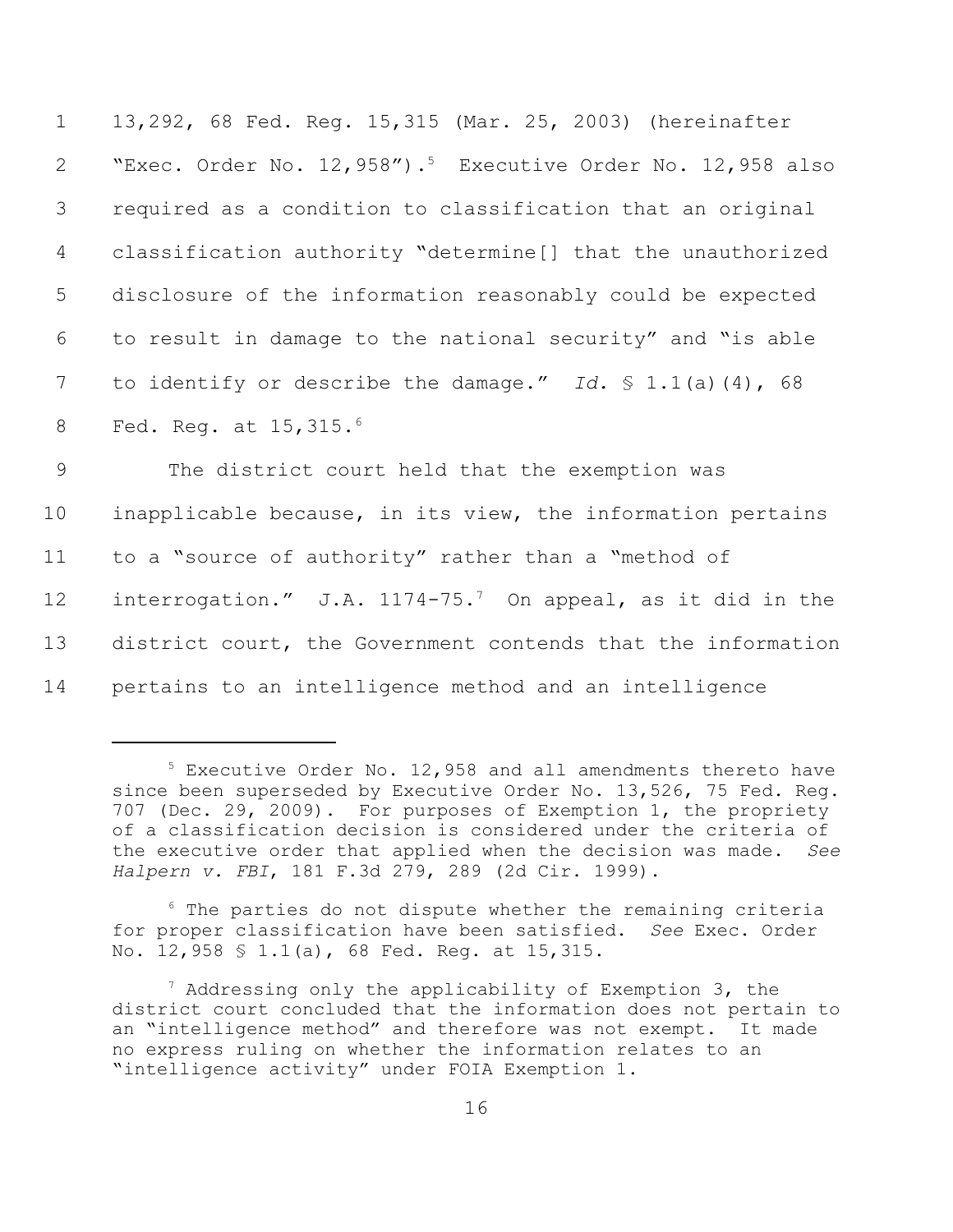activity, and that each category provides a basis for classification under Executive Order No. 12,958. In support of this contention, the Government has submitted declarations from General James L. Jones, then-Assistant to the President for National Security and National Security Advisor; General Michael V. Hayden, then-Director of the CIA; Leon Panetta, then-Director of the CIA; and Wendy M. Hilton, Information Review Officer for Detainee-Related Matters for the CIA.

 Based on our *ex parte* and *in camera* review of the unredacted OLC memoranda and the Government's classified declarations, we agree with the Government that the redacted information was properly classified because it pertains to an intelligence activity. Plaintiffs concede that, even if we were to characterize the information as a "source of authority," "withholding [a] source of authority itself is 17 . . . proper if disclosing it would reveal . . . intelligence sources, methods, or activities." Pls.' Br. 40-41. We give substantial weight to the Government's declarations, which establish that disclosing the redacted portions of the OLC memoranda would reveal the existence and scope of a highly classified, active intelligence activity.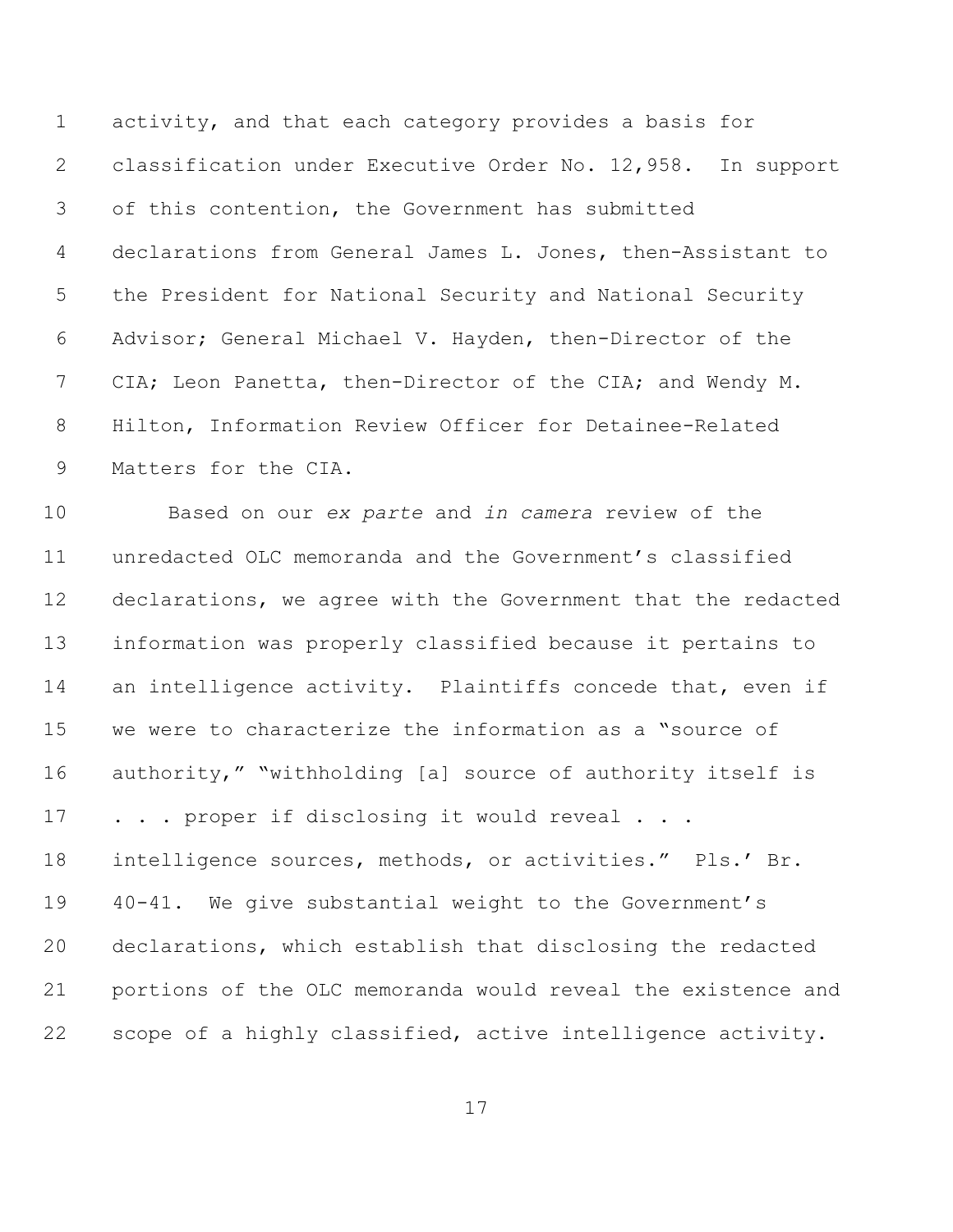*See Doherty v. U.S. Dep't of Justice*, 775 F.2d 49, 52 (2d Cir. 1985).

 We reject any notion that to sustain the Government's assertion that the withheld information concerns a protected "intelligence activity" under Executive Order No. 12,958 is effectively to exempt the CIA from FOIA's mandate. In response to Plaintiffs' FOIA requests and related court orders, the Government has already produced substantial information about its use of EITs, including almost all of the contents of the OLC memoranda. With regard to the limited material it has withheld from disclosure, the Government has sustained its burden by "giving reasonably detailed explanations" of how the information pertains to a classified intelligence activity. *Carney*, 19 F.3d at 812.

 On appeal, Plaintiffs do not dispute that the Government has established that public disclosure of the redacted information "reasonably could be expected to result in damage to the national security." Exec. Order No. 12,958 § 1.1(a)(4), 68 Fed. Reg. at 15,315. Nor do we. "[W]e have consistently deferred to executive affidavits predicting harm to the national security, and have found it unwise to undertake searching judicial review." *Ctr. for Nat'l Sec.*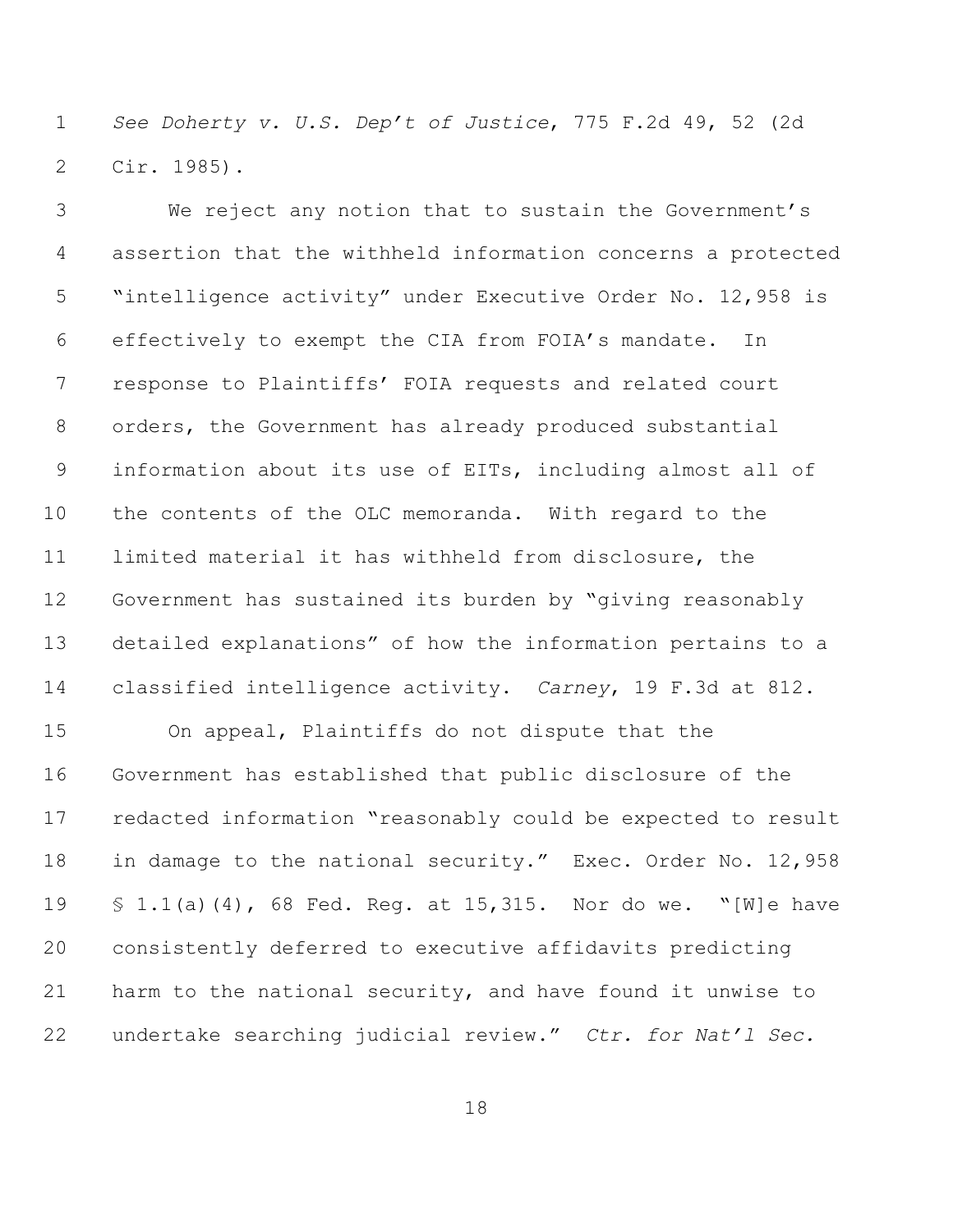*Studies v. U.S. Dep't of Justice*, 331 F.3d 918, 927 (D.C. Cir. 2003). "Recognizing the relative competencies of the executive and judiciary, we believe that it is bad law and bad policy to second-guess the predictive judgments made by the government's intelligence agencies" regarding whether disclosure of the information redacted from the OLC memoranda would pose a threat to national security. *Wilner*, 592 F.3d at 76 (internal quotation marks omitted).

 The Government's declarations describe in persuasive detail how revealing the redacted information would cause exceptionally grave harm to national security by (1) "damaging on-going activities and relationships with foreign intelligence liaison partners, which are of utmost importance to the CIA's overseas intelligence operations," Hilton Decl. ¶ 9(a), May 7, 2010; (2) "alerting our adversaries of the existence of [the] intelligence method, which would give them the opportunity to alter their conduct to adapt to this new information and make future intelligence operations more dangerous and less effective," *id.* ¶ 9(b); and (3) "increasing the risks for all individuals involved in those operations, including CIA officers and assets," *id.* ¶ 9(c). According substantial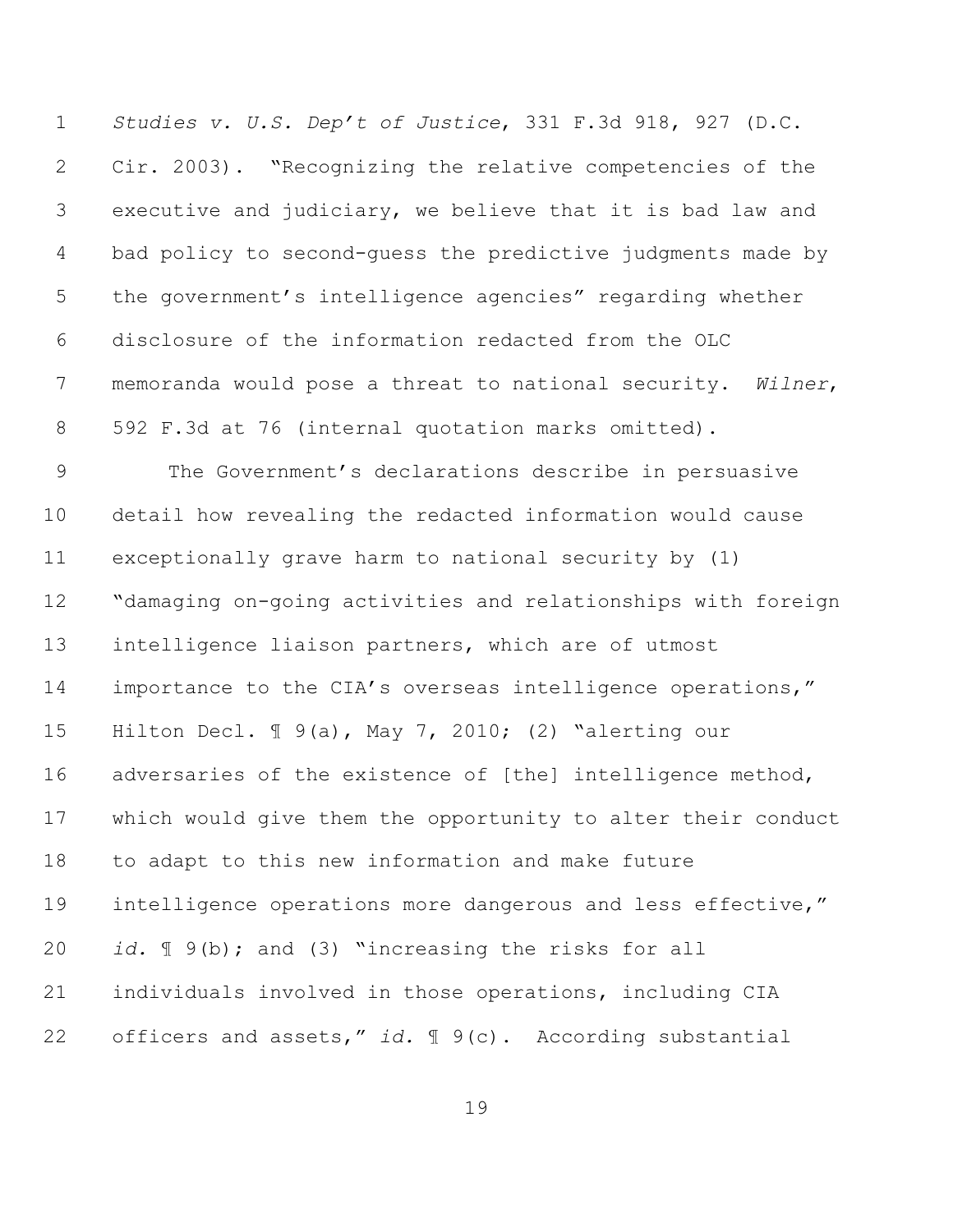weight and deference to the CIA's declarations, *see Doherty*, 775 F.2d at 52, we conclude that it is both logical and plausible that the disclosure of the information pertaining to a CIA intelligence activity would harm national security. Furthermore, we reject the district court's suggestion that certain portions of the redacted information are so general in relation to previously disclosed activities of the CIA that their disclosure would not compromise national security. It is true that the Government has disclosed significant aspects of the CIA's discontinued detention and interrogation program, but its declarations explain in great detail how the withheld information pertains to intelligence activities unrelated to the discontinued program. Hilton Decl. ¶ 6. And even if the redacted information seems innocuous in the context of what is already known by the public, "[m]inor details of intelligence information may reveal more information than their apparent insignificance suggests because, much like a piece of jigsaw puzzle, each detail may aid in piecing together other bits of information even when the individual piece is not of obvious importance in itself." *Wilner*, 592 F.3d at 73 (alterations and internal quotation marks omitted); *see also Sims*, 471 U.S.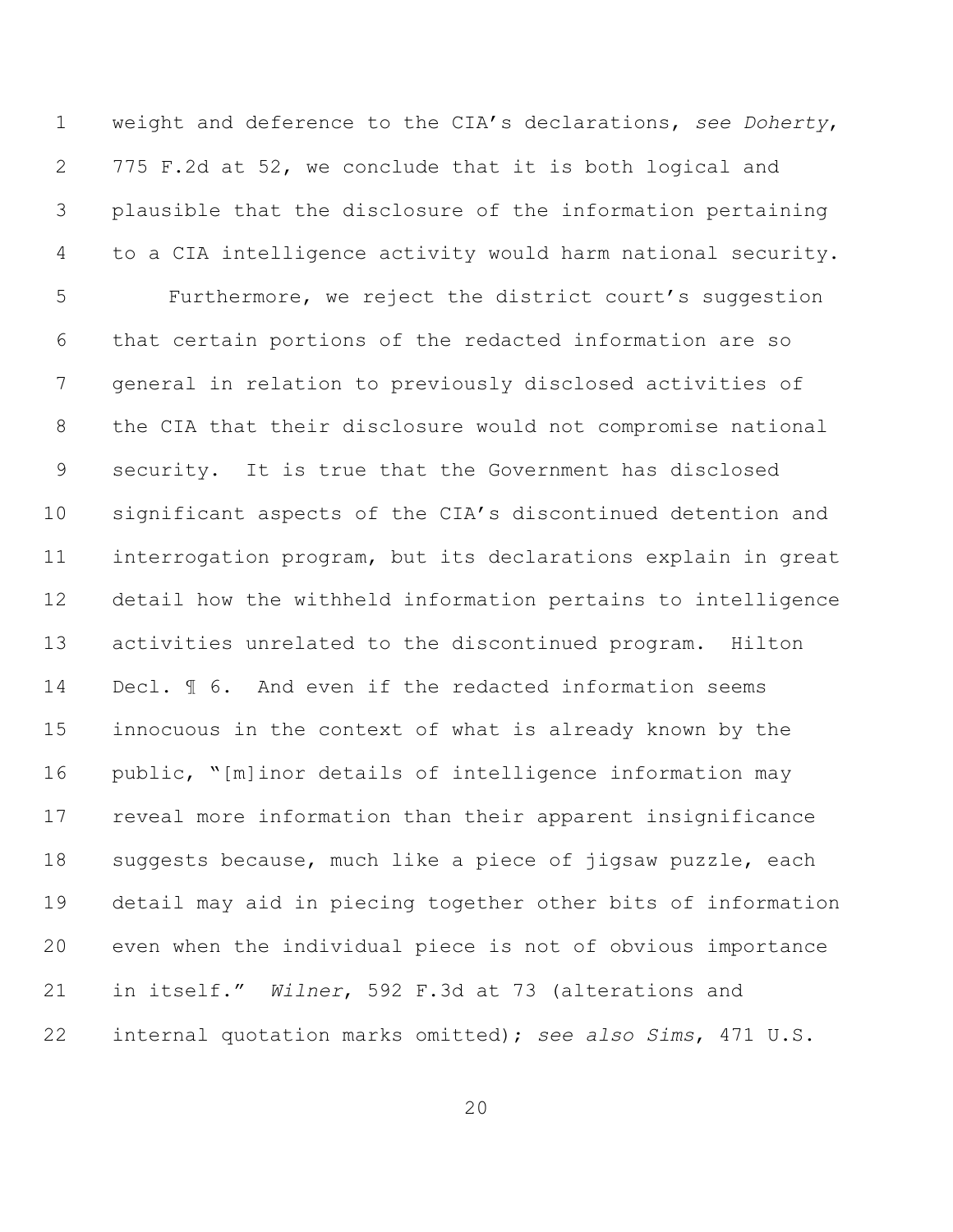at 178; *ACLU v. U.S. Dep't of Defense*, 628 F.3d 612, 625 (D.C. Cir. 2011). Again, it is both logical and plausible that disclosure of the redacted information would jeopardize the CIA's ability to conduct its intelligence operations and work with foreign intelligence liaison partners.

 Both parties contend that the district court's compromise, whereby the Government could avoid public disclosure of the redacted information by substituting a purportedly neutral phrase composed by the court, exceeded 10 the court's authority under FOIA. We agree. FOIA does not permit courts to compel an agency to produce anything other than responsive, non-exempt records. *See* 5 U.S.C. § 552(a)(4)(B). If the Government altered or modified the OLC memoranda in accordance with the compromise, the Government would effectively be "creating" documents—something FOIA does not obligate agencies to do. *See, e.g.*, *Kissinger v. Reporters Comm. for Freedom of the Press*, 445 U.S. 136, 152 (1980); *Pierce & Stevens Chem. Corp. v. U.S. Consumer Prod. Safety Comm'n*, 585 F.2d 1382, 1388 (2d Cir. 1978). Moreover, given the "relative competencies of the executive and judiciary," the district court erred in "second-guess[ing]" the executive's judgment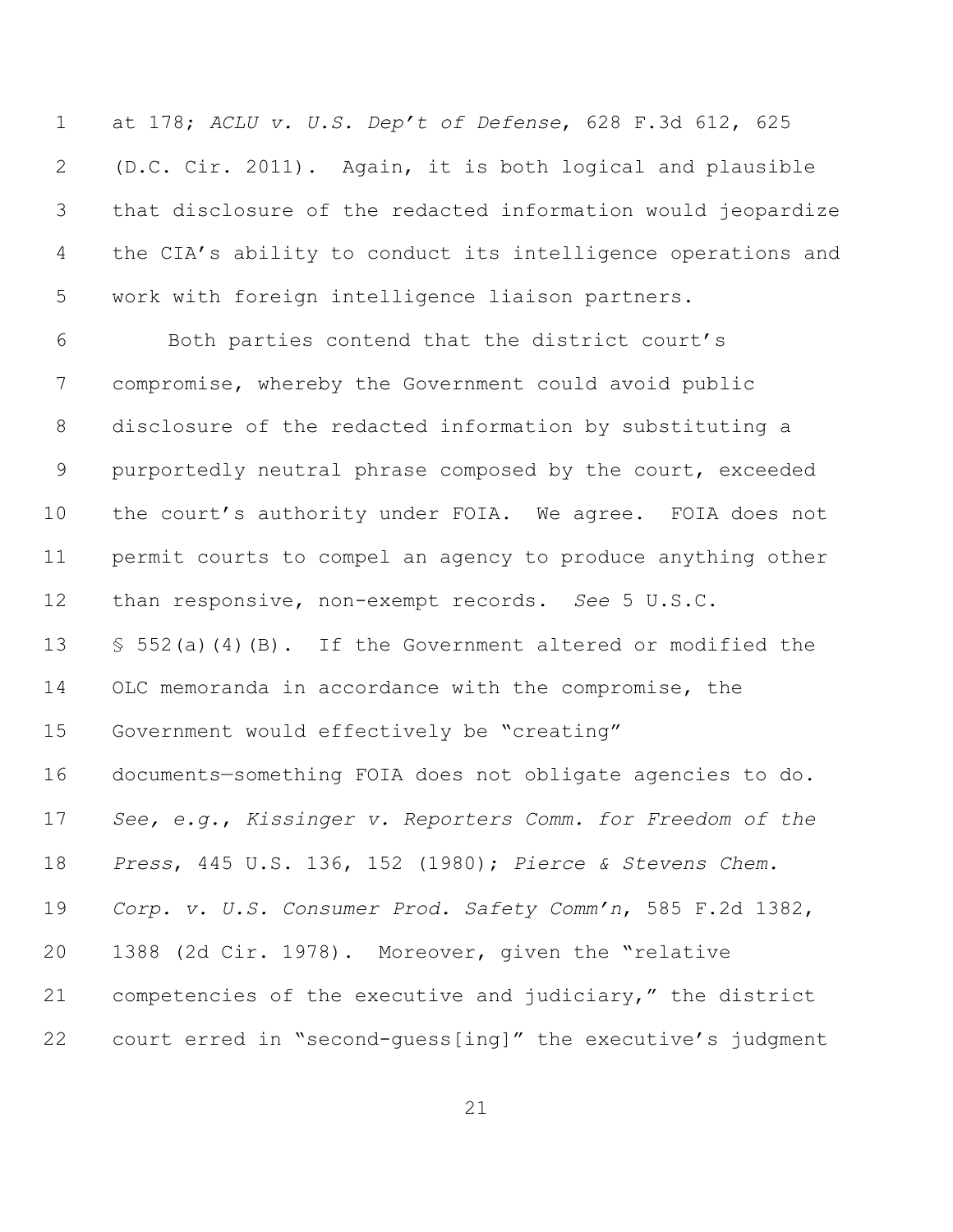| $\mathbf 1$ | of the harm to national security that would likely result           |
|-------------|---------------------------------------------------------------------|
| 2           | from disclosure, by crafting substitute text that-in its own        |
| 3           | view-would avoid the harms that could result from disclosure        |
| 4           | of the information in full. See Wilner, 592 F.3d at 76.             |
| 5           | The district court's apparent reliance on the                       |
| 6           | Classified Information Procedures Act ("CIPA"), 18 U.S.C.           |
| 7           | app. 3, SS 1-16, as a basis for the compromise was                  |
| 8           | erroneous. <sup>8</sup> Contrary to the district court's assertion, |
| 9           | CIPA applies exclusively to criminal cases. See 18 U.S.C.           |
| 10          | app. 3, SS 2-3, 5. Indeed, CIPA is codified as the third            |
| 11          | appendix to Title 18 of the U.S. Code, which concerns crimes        |
| 12          | and criminal procedure, and we have found no case law               |
| 13          | supporting the district court's adoption of CIPA in a FOIA          |
| 14          | context such as this. <sup>9</sup>                                  |

 $8$  Although the district court referred to the "CISA, Confidential Information Securities Act," J.A. 1184-85, it appears that the court intended to refer to CIPA because there is no Confidential Information Securities Act and the court described the statute as providing a procedure for the introduction of classified information at trial. *Id.*

 $9$  The procedures of CIPA contrast sharply with those of FOIA. For example, under CIPA, when the court authorizes a defendant to disclose classified information during trial, the Government may move for the substitution of a summary of such classified information in lieu of the information itself, 18 U.S.C. app. 3, § 6(c), "to harmonize a defendant's right to obtain and present exculpatory material upon his trial and the government's right to protect classified material in the national interest," *United States v. Pappas*, 94 F.3d 795, 799 (2d Cir. 1996) (internal quotation marks omitted). Significantly, the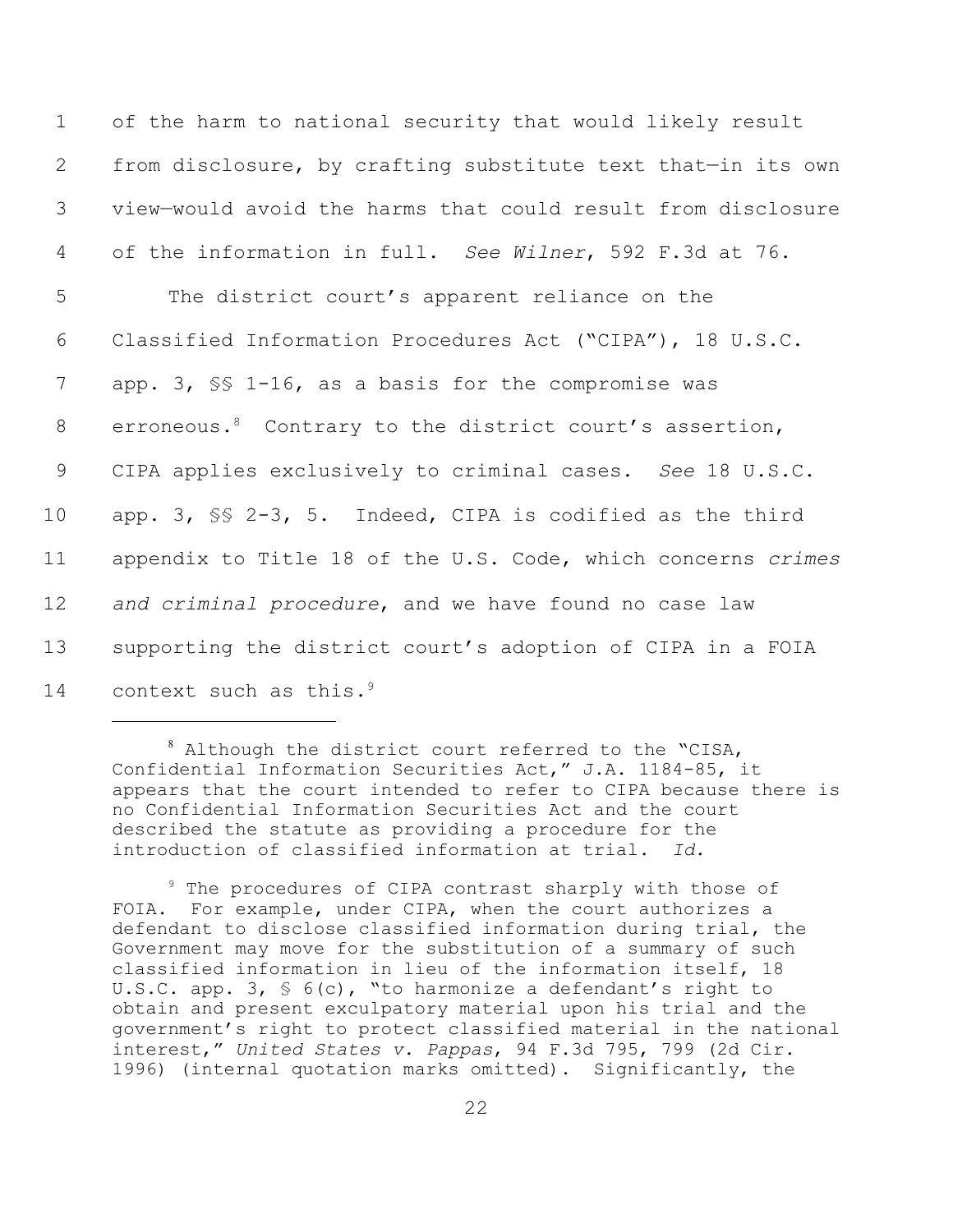The Government sufficiently explained that the withheld information pertains to an "intelligence activity" and that disclosure of the information would likely result in harm to national security. The Government's declarations are not contradicted by the record, and there is no evidence of bad faith by the Government in this regard. Accordingly, the Government has sustained its burden of proving that the information redacted from the OLC memoranda is exempt from disclosure under FOIA Exemption 1. *See Wilner*, 592 F.3d at 73. We therefore reverse the district court's judgment insofar as it required disclosure of the information—either in full or in accordance with the district court's compromise—in the OLC memoranda and the transcript of the district court's *ex parte*, *in camera* proceeding.

### **II. Materials at Issue in Plaintiffs' Cross-Appeal**

 The district court agreed with the Government that the records related to the contents of destroyed videotapes of detainee interrogations and a photograph of high-value

Government retains ultimate control and may prevent a criminal defendant from disclosing classified information, with the consequence of the court either dismissing the indictment or taking another action adverse to the prosecution. *See* 18 U.S.C. app. 3,  $\frac{1}{5}$  6(e). By contrast, the Government cannot walk away from a FOIA case in order to avoid disclosure of classified information.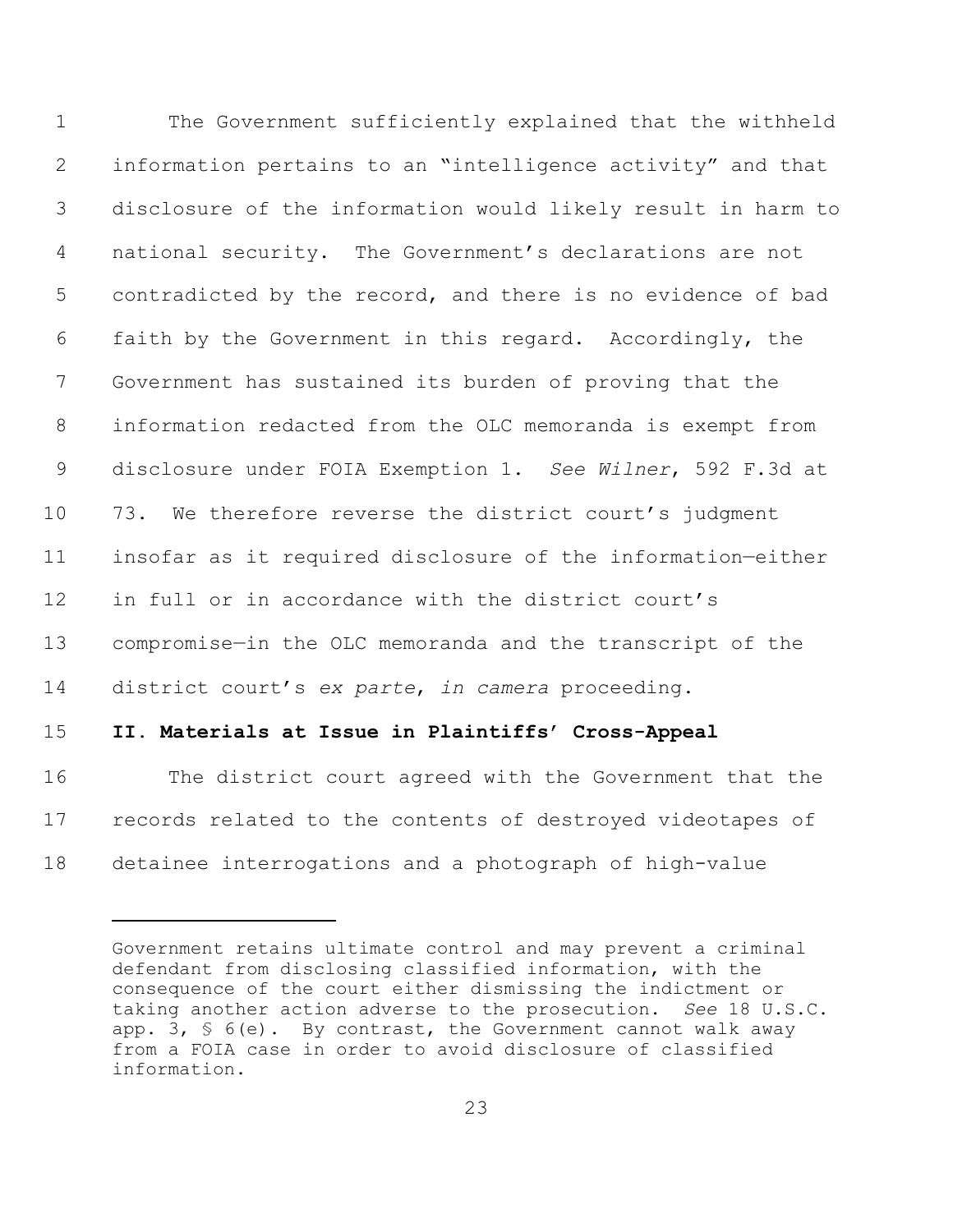detainee Abu Zubaydah in CIA custody may be withheld from disclosure under FOIA Exemption 3. Plaintiffs challenge the withholding of only those records relating to the CIA's use of waterboarding and the photograph.

 Exemption 3 permits the Government to withhold information from public disclosure provided that: (1) the information is "specifically exempted from disclosure by statute"; and (2) the exemption statute "requires that the matters be withheld from the public in such a manner as to leave no discretion on the issue" or "establishes particular criteria for withholding or refers to particular types of matters to be withheld." 5 U.S.C. § 552(b)(3); *see Sims*, 471 U.S. at 167-68. Here, the Government contends that the records and photograph pertain to an "intelligence method" under section 102A(i)(1) of the National Security Act of 1947 ("NSA") and CIA "functions" under section 6 of the Central Intelligence Act of 1949, which include the collection of intelligence through human sources, *see* 50 19 U.S.C.  $\frac{10}{2}$  403-4a(d).<sup>10</sup> Plaintiffs do not dispute that these

 Section 102A(i)(1) of the National Security Act of 1947, as amended, 50 U.S.C. § 401 *et seq.*, requires the Director of National Intelligence to "protect intelligence sources and methods from unauthorized disclosure." 50 U.S.C. § 403-1(i)(1). Section 6 of the Central Intelligence Act of 1949, as amended, 50 U.S.C. § 403 *et seq.*, provides that the CIA shall be exempted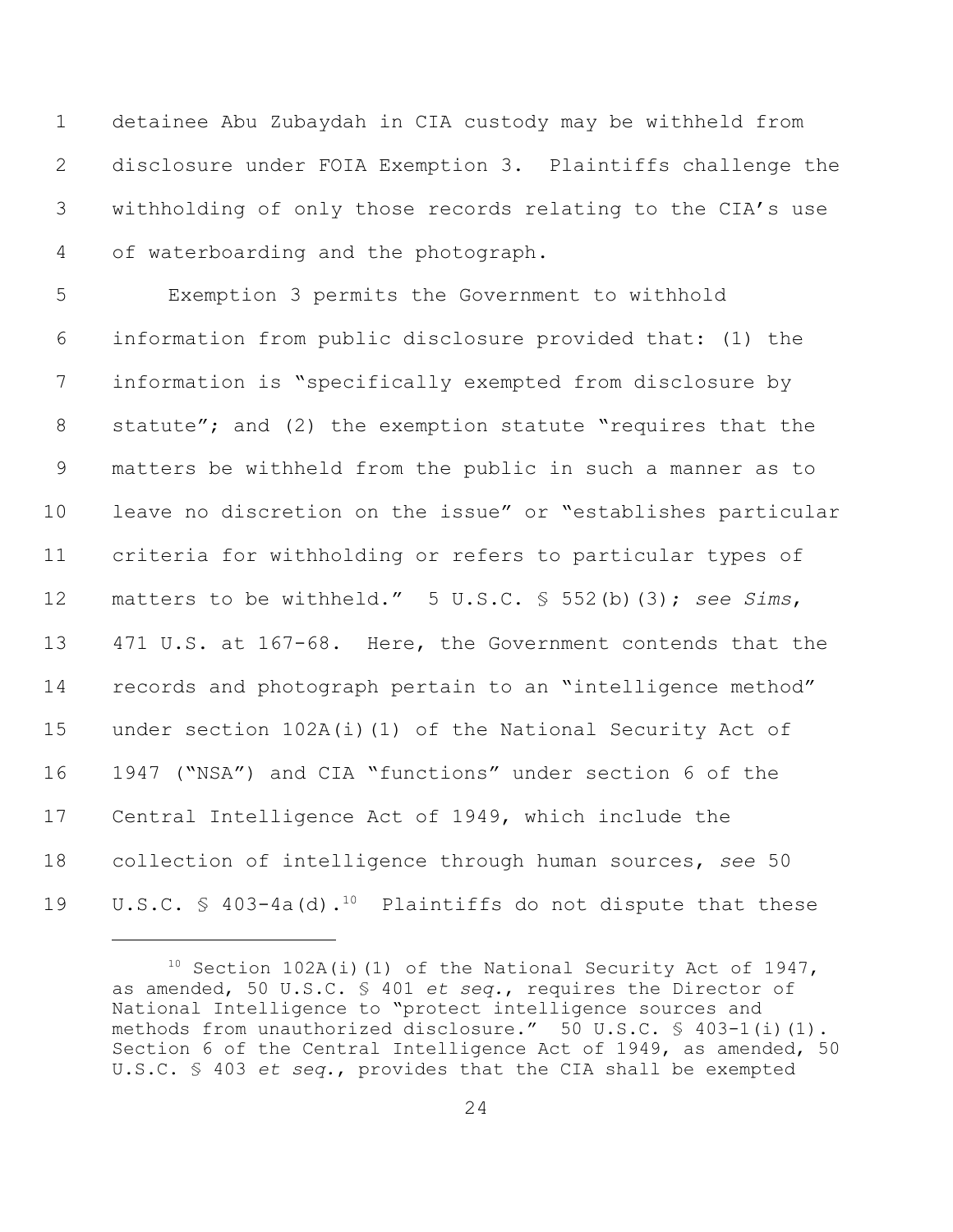statutes qualify as exemption statutes under Exemption 3. *See Larson*, 565 F.3d at 865; *Baker v. CIA*, 580 F.2d 664, 667 (D.C. Cir. 1978).Thus, our only remaining inquiry is whether the withheld material relates to an intelligence method or functions of the CIA. *Larson*, 565 F.3d at 865; *Phillippi v. CIA*, 546 F.2d 1009, 1015 n.14 (D.C. Cir. .<sup>11</sup>

## **A. The Interrogation Records**

 Plaintiffs contend that the records regarding the use of waterboarding in particular instances do not relate to an "intelligence method" because the President has declared the practice of waterboarding illegal. Relying on the Supreme Court's decision in *CIA v. Sims*, Plaintiffs argue that the CIA may decline to disclose only records relating to those intelligence methods that fall within the CIA's charter. Plaintiffs argue that because an illegal activity cannot be said to "fall within the Agency's mandate to conduct foreign

from "the provisions of any other law which require the publication or disclosure" of the "functions" of the Agency. 50 U.S.C. § 403g.

 Because, as previously discussed, FOIA exemptions are independent of each other, we explain only our conclusion that the Government may invoke FOIA exemption 3 to justify withholding the interrogation records and the photograph. *See supra* note 4. We do not address the possible coverage provided these materials by Exemption 1.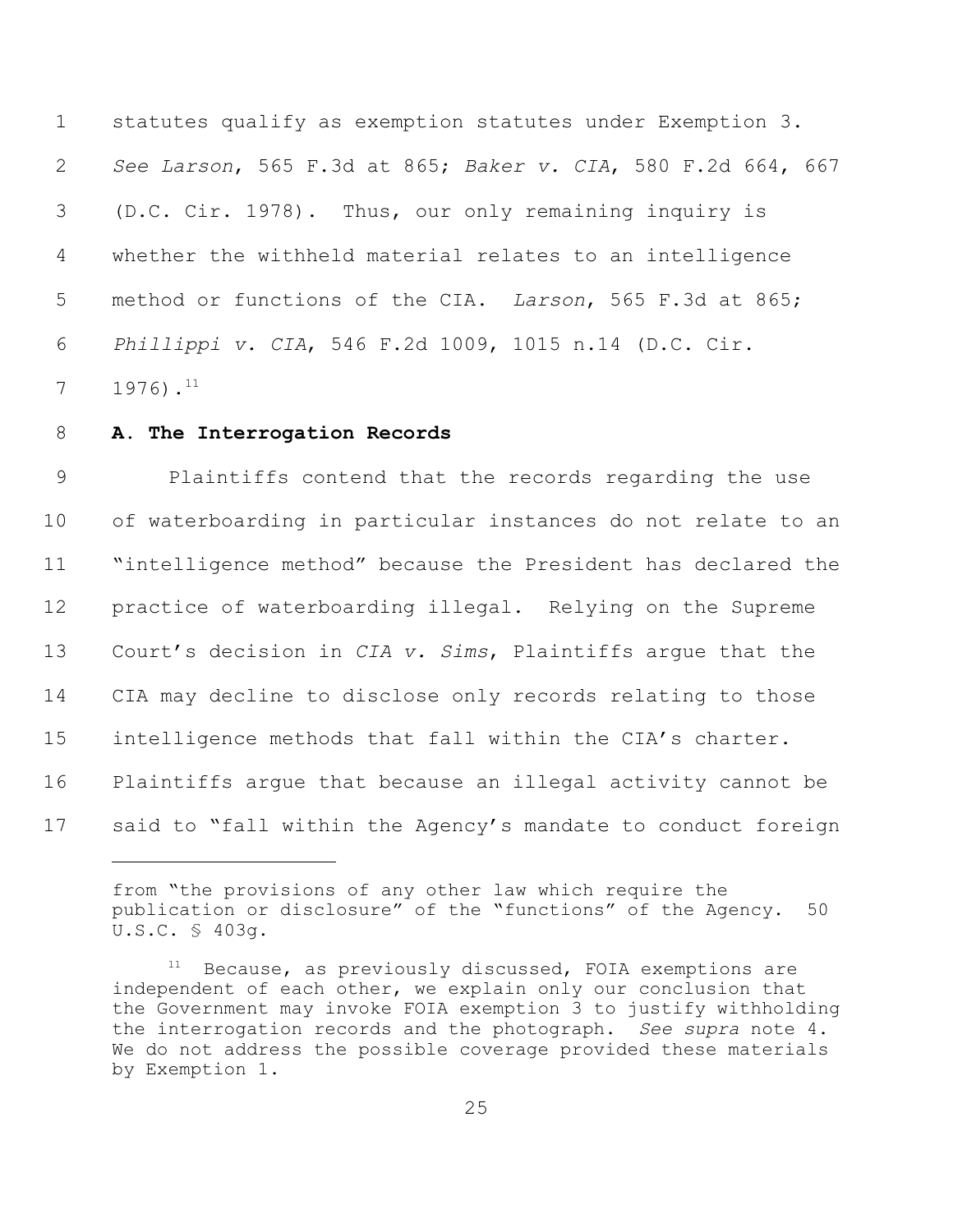intelligence," *Sims*, 471 U.S. at 169, waterboarding cannot be an "intelligence method" within the meaning of the CIA's 3 withholding authorities.

 We do not agree. *Sims* offers no support for Plaintiffs' proposed limitation upon the CIA's ability to protect information relating to intelligence methods. On the contrary, the *Sims* Court emphasized that the NSA "vested in the Director of Central Intelligence very broad authority to protect all sources of intelligence information from disclosure," and that judicial "narrowing of this authority not only contravenes the express intention of Congress, but also overlooks the practical necessities of modern intelligence gathering—the very reason Congress entrusted this Agency with sweeping power to protect its 'intelligence sources and methods.'" *Sims*, 471 U.S. at 168–69. According to the Court, the "plain meaning" of "intelligence sources 17 and methods" in this context, "may not be squared with any

 Plaintiffs concede that an illegal act may produce information that may be properly withheld under FOIA Exemptions 1 and 3. Plaintiffs do not seek disclosure of information that may otherwise be classified for reasons apart from the fact that it would disclose details of the use of waterboarding. To the extent the records discuss such information, such as questions asked during an interrogation or intelligence gathered from an interrogation session, Plaintiffs agree that the information should be segregated and may remain classified.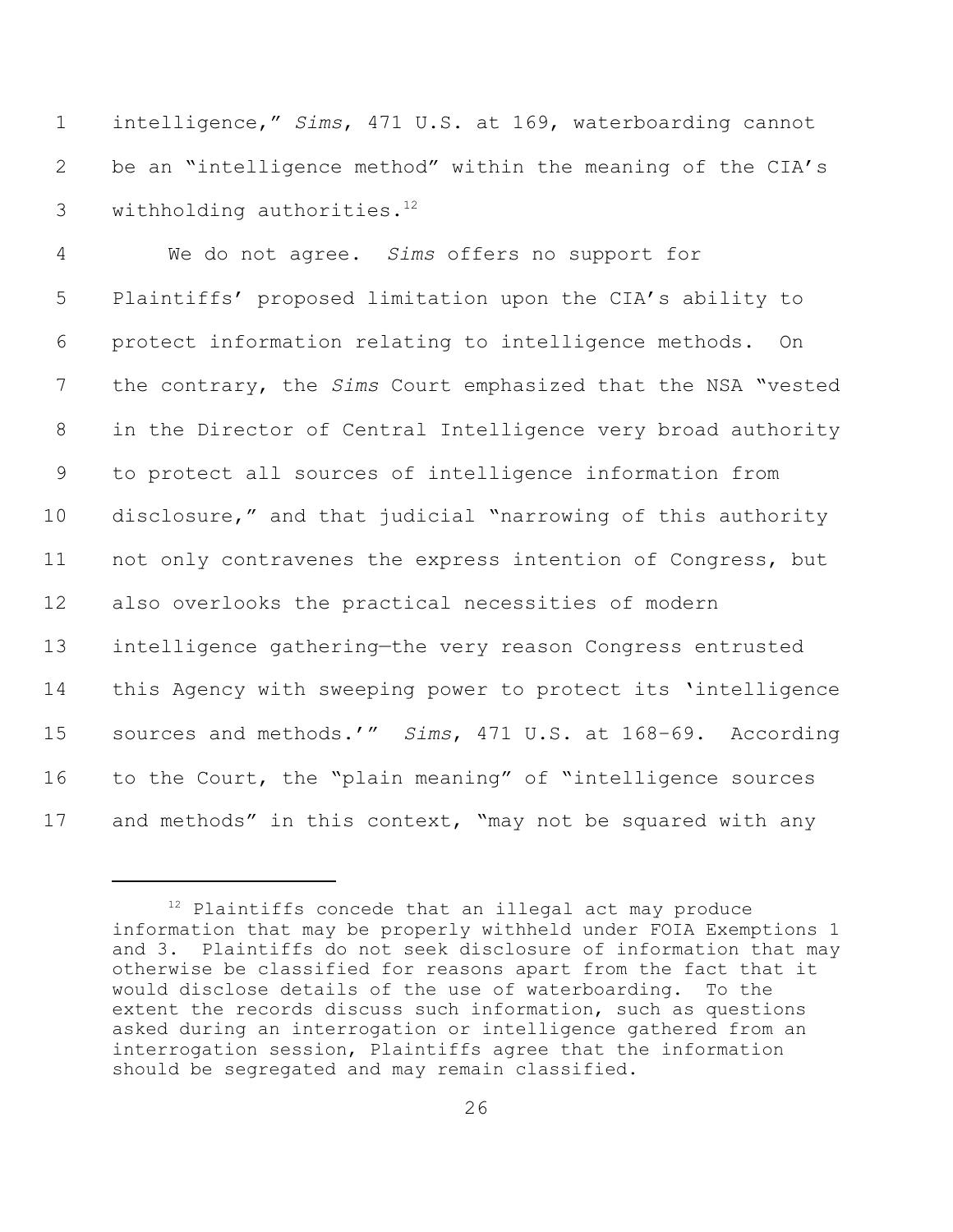limiting definition that goes beyond the requirement that the information fall within the Agency's mandate to conduct foreign intelligence." *Id*. at 169. 13

 Here, Plaintiffs argue that the provision of the NSA requiring the Director of National Intelligence to "ensure compliance with the Constitution and laws of the United States," *see* 50 U.S.C. § 403-1(f)(4), delimits the Director's obligation under section 102A(i)(1) to "protect intelligence sources and methods from unauthorized disclosure," *see* 50 U.S.C. § 403-1(i)(1), and the concomitant rights under FOIA to decline to disclose. The 12 statutory language does not, however, draw any such limitation, and to do so by judicial device would flout *Sims*'s clear directive against constricting the CIA's broad authority in this domain. Again, *Sims* expressly rejected any limitation on the CIA's duty to protect information "beyond the requirement that the information fall within the Agency's mandate to conduct foreign intelligence." *Sims*, 471 U.S. at 169. Plaintiffs' argument lacks support in either the statute's text or in the case law interpreting

<sup>&</sup>lt;sup>13</sup> The statutory provision at issue in *Sims* was a materially identical precursor to section 102A(i)(1) of the NSA. *See Sims*, 471 U.S. at 167–68.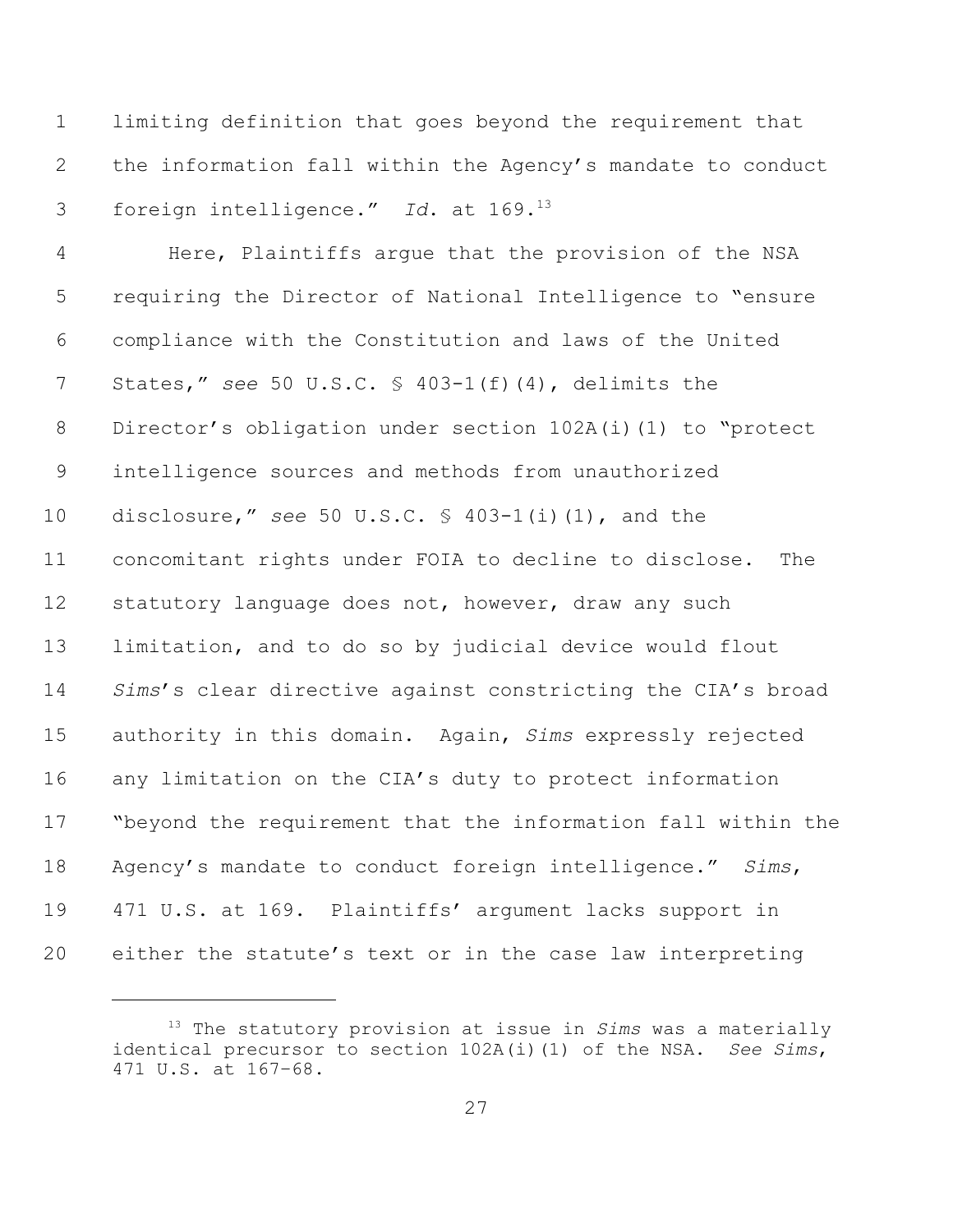that text.

 Moreover, we are wary of the practical difficulties that would likely arise were the category of protectable intelligence methods circumscribed as Plaintiffs propose. In FOIA actions in which the government seeks to withhold information related to an intelligence method, an information officer and then the court would potentially be forced to engage in a complex inquiry to determine whether the government has sufficiently demonstrated the legality of the method to justify withholding. In this respect, we question how the court and the agency would handle varying assessments of legality. What becomes of information concerning a method that the President, on advice of counsel, considers legal, but which is later declared unlawful by a federal court or by a subsequent administration? Relatedly, is the legality of a method to be determined as of the time of the method's use or may a forward-looking proscription also apply retroactively to prevent reliance on an exemption? The matter currently before us helps illustrate the point. Even if we assumed that a President can render an intelligence method "illegal" 22 through the mere issuance of public statements, or, more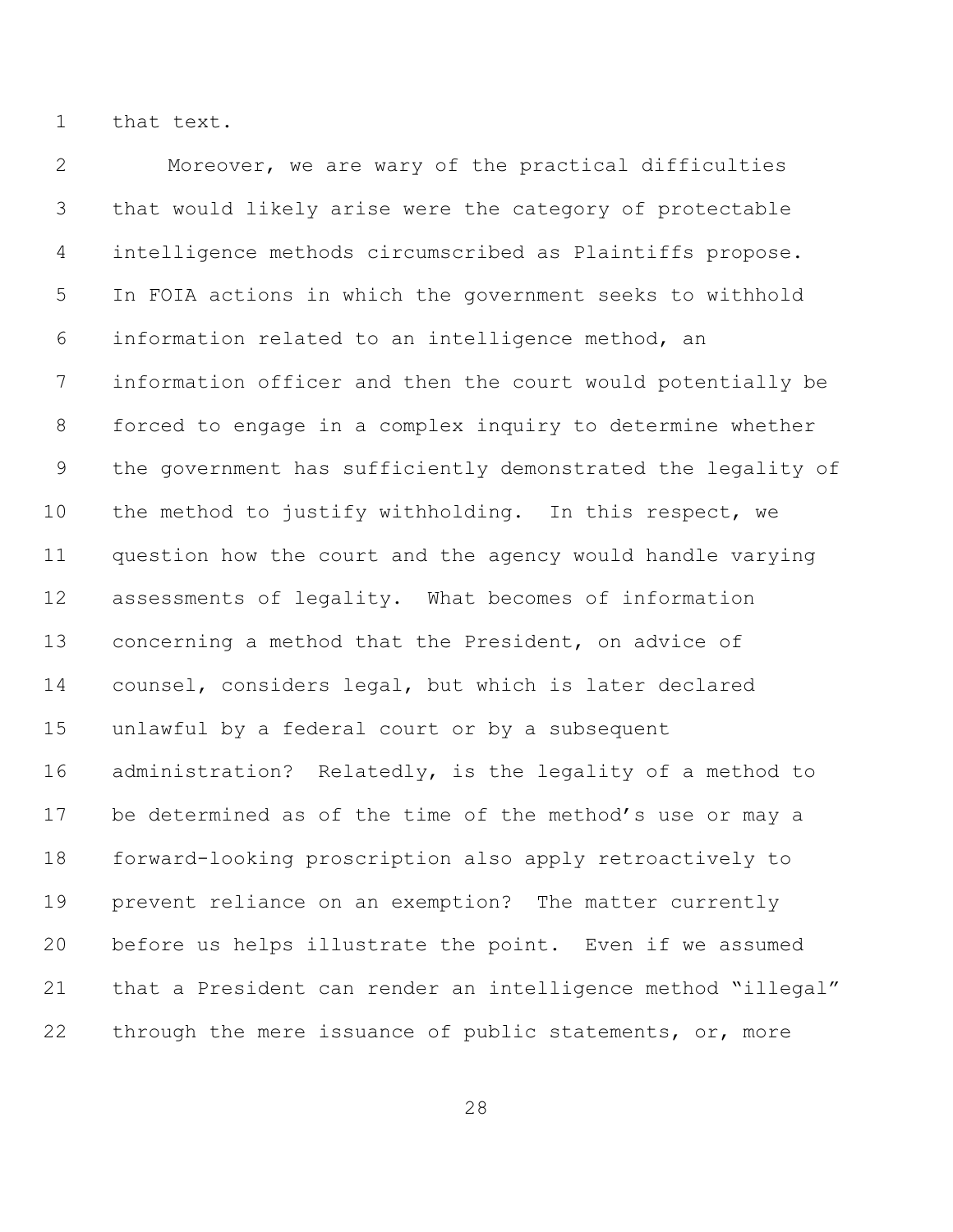formally, through adoption of an executive order, and if we further assumed that President Obama's Executive Order coupled with his statements describing waterboarding as "torture" were sufficient in this regard, we would be left with the difficult task of determining what retroactive effect, if any, to assign that designation. In our view, such an "illegality" inquiry is clearly beyond the scope and purpose of FOIA. *See Wilner*, 592 F.3d at 77.

 Finally, we also note that prior courts faced with similar questions have declined to address the legality of an intelligence method as part of a FOIA analysis. In *ACLU v. U.S. Department of Defense*, the District of Columbia Circuit rejected the very argument raised by Plaintiffs here: that an interrogation technique formerly authorized for use on high-value detainees is no longer a protectable "intelligence method" for FOIA purposes if the President bans its future use. *See* 628 F.3d at 622. After noting that *Sims* "says nothing suggesting that the change in the specific techniques of intelligence gathering by the CIA renders unprotected sources and methods previously used," the court held that "the President's prohibition of the future use of certain interrogation techniques . . . does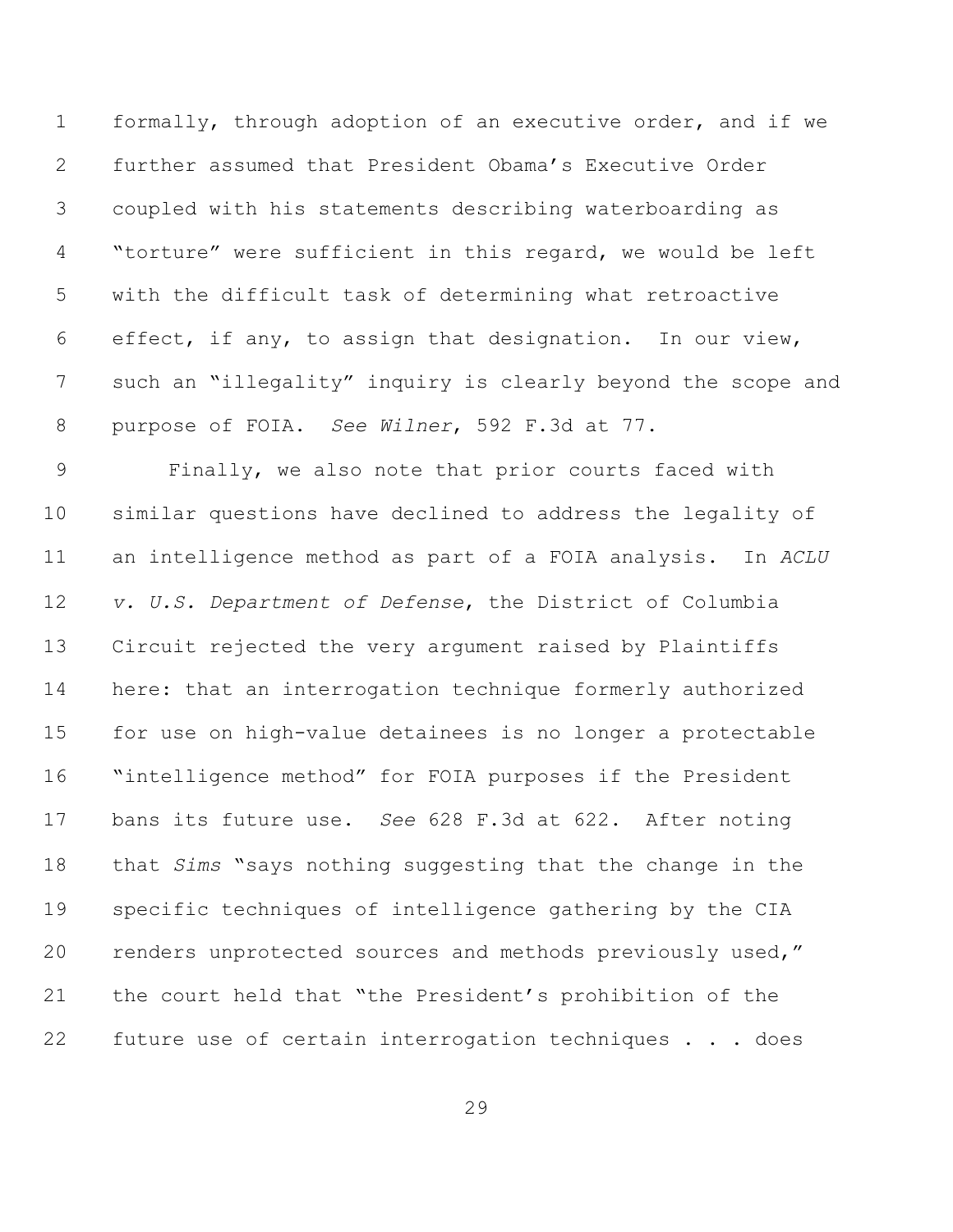not diminish the government's otherwise valid authority to . . . withhold [information] from disclosure under exemptions 1 and 3." *Id*.

 In *Wilner v. NSA*, our Court considered whether the government could refuse to confirm or deny the existence of records obtained under the since-discontinued Terrorist Surveillance Program ("TSP"). 592 F.3d at 64–65. The plaintiffs in *Wilner* claimed that the government had illegally obtained information about them through the TSP. They argued that the NSA improperly refused to disclose this information because any such records would have been obtained in violation of the U.S. Constitution. *Id*. at 77. In concluding that the government properly withheld the information at issue under FOIA Exemption 3, we declined to reach "the legality of the underlying Terrorist Surveillance Program," reasoning that this question was "beyond the scope" of the plaintiffs' FOIA action. *Id*. at 77.

 We recognize that the plaintiffs in *Wilner* did not make 19 the precise argument advanced here: that the statutory meaning of "intelligence methods" precludes the government from employing that label for a technique that the President has declared to be unlawful and thus outside the CIA's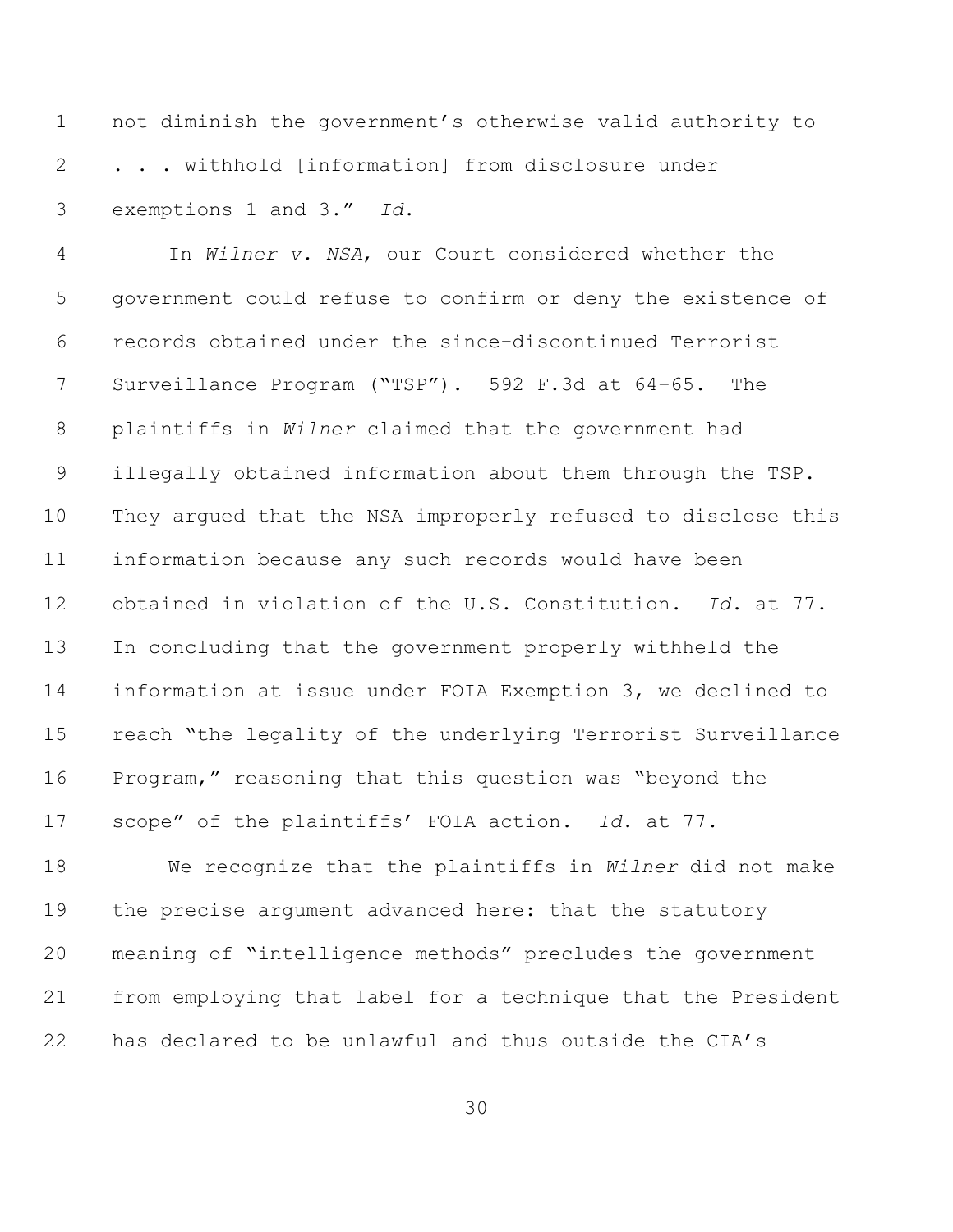charter. But in our view, *Wilner*'s principle is equally applicable here—a judicial determination of the legality of waterboarding is beyond the scope of this FOIA action. For the foregoing reasons, we reject Plaintiffs' argument that the Government could not withhold information relating to waterboarding on the grounds that waterboarding is now 7 "illegal" and therefore beyond the CIA's mandate.

8 According substantial weight to the CIA's declarations, *see Wolf*, 473 F.3d at 374, we have no difficulty in concluding that the records in question, which we have reviewed *in camera*, relate to an intelligence method within 12 the meaning of the NSA, and, accordingly, may be withheld. The parties agree that waterboarding was an interrogation method used by the CIA in connection with its foreign intelligence-gathering activities. Because the CIA's declarations are not contradicted by the record or 17 undermined by any allegations of bad faith, the Government has sustained its burden of proving that the records 19 relating to the CIA's use of waterboarding are exempt from

 In addition, Director Panetta confirmed that the records were withheld not to suppress evidence of any unlawful conduct but rather to protect intelligence sources and methods. We accord a "presumption of good faith" to this declaration, *Carney*, 19 F.3d at 812.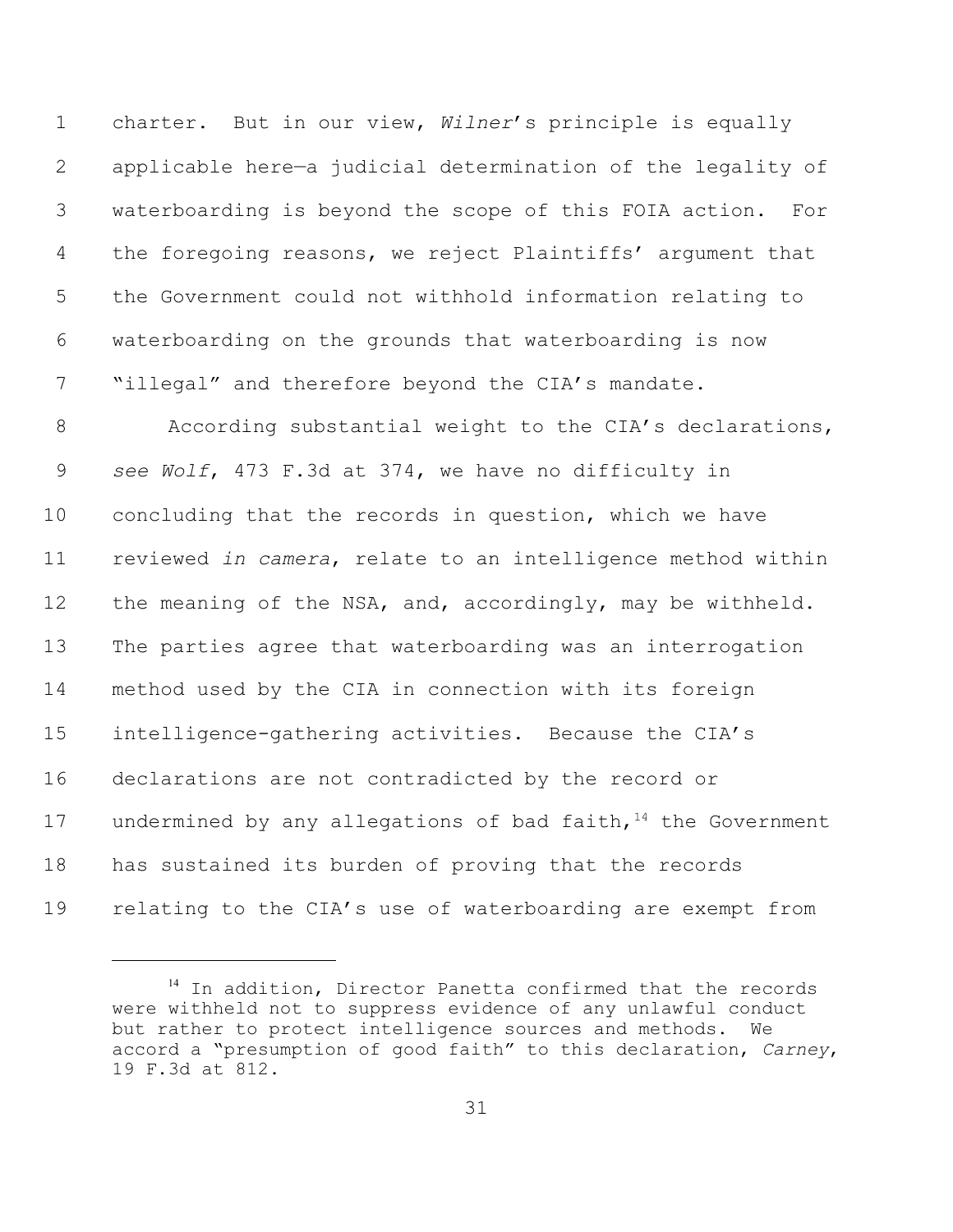disclosure under FOIA Exemption 3. *See Wilner*, 592 F.3d at 73, 76-77.

**B. The Photograph of Abu Zubaydah**

 Plaintiffs contend that the CIA failed to provide any justification for withholding a photograph of Abu Zubaydah taken while he was in CIA custody abroad and that the post hoc explanations offered by the Government's counsel do not suffice to justify the withholding. We disagree. In a June 8, 2009 unclassified declaration, Director Panetta explained that all of the records he reviewed in connection with his invocation of FOIA Exemptions 1 and 3, including the photograph, are "related to the contents of 92 destroyed videotapes of detainee interrogations that occurred between 14 April and December 2002." Panetta Decl. 1 3, June 8, 2009. Director Panetta further declared that "miscellaneous documents" in the sample records, including the photograph, "contain[] TOP SECRET operational information concerning the interrogations" of Abu Zubaydah. *Id*. ¶ 5. On appeal, the Government has expanded upon Director Panetta's justification for withholding by explaining that the photograph necessarily "relates to" an "intelligence source or method" because it records Abu Zubaydah's condition in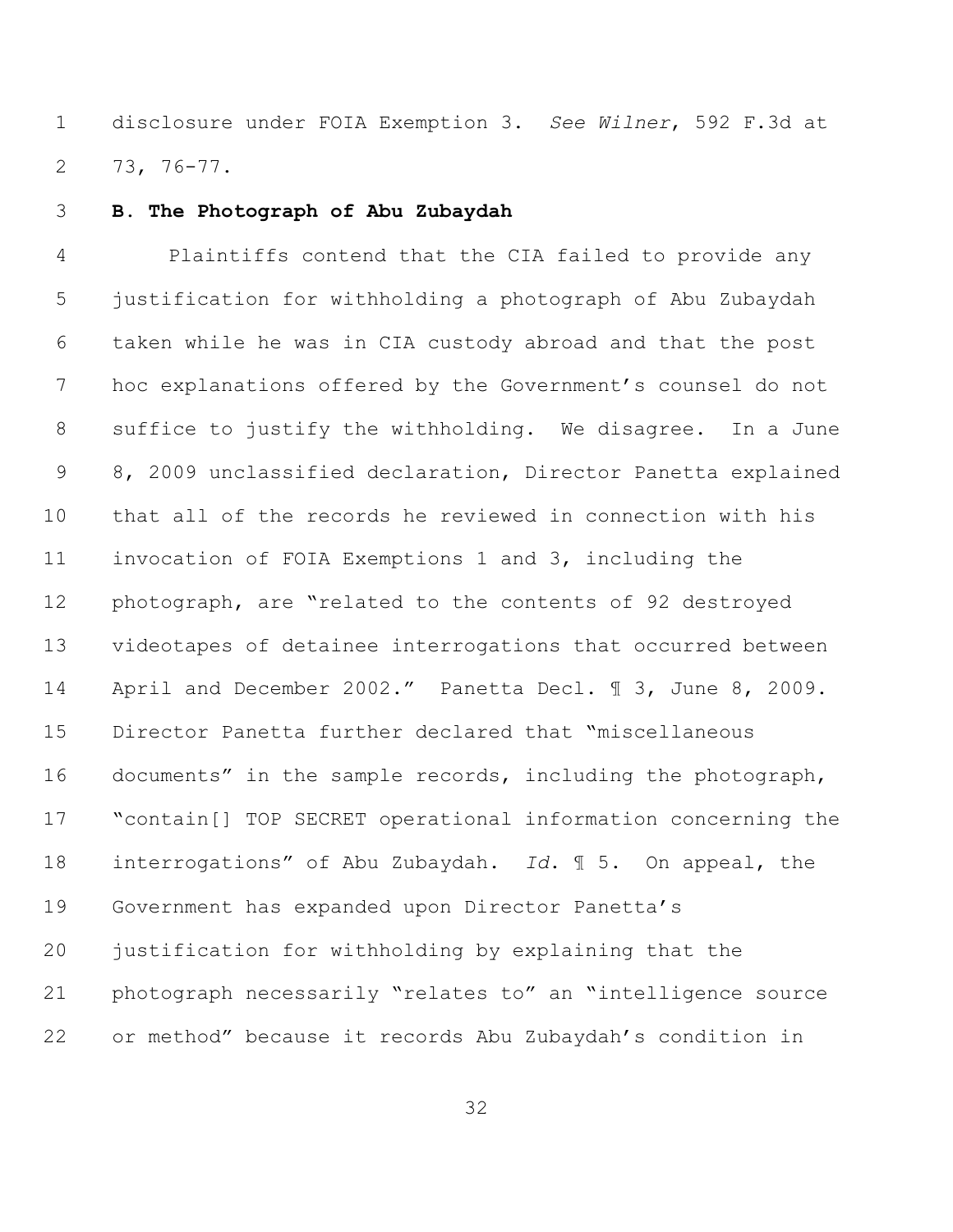the period during which he was interrogated.

 We have reviewed the photograph *in camera*. Our examination has been informed by our contemporaneous review of other sample records. Like the district court, we observe that a photograph depicting a person in CIA custody discloses far more information than the person's identity. We agree with the district court that the image at issue here conveys an "aspect of information that is important to intelligence gathering," J.A. 1115, and that this information necessarily "relates to" an "intelligence source or method." The Government's justification for withholding the photograph is thus both "logical and plausible." *See Wilner*, 592 F.3d at 75. Moreover, Director Panetta's declaration is entitled to substantial weight, *see Wolf*, 473 F.3d at 374, and this Court must adopt a "deferential posture in FOIA cases regarding the uniquely executive purview of national security," *Wilner*, 592 F.3d at 76 (internal quotation marks omitted). Accordingly, we affirm the district court's conclusion that the Government has adequately justified its withholding of the photograph under FOIA Exemption 3.